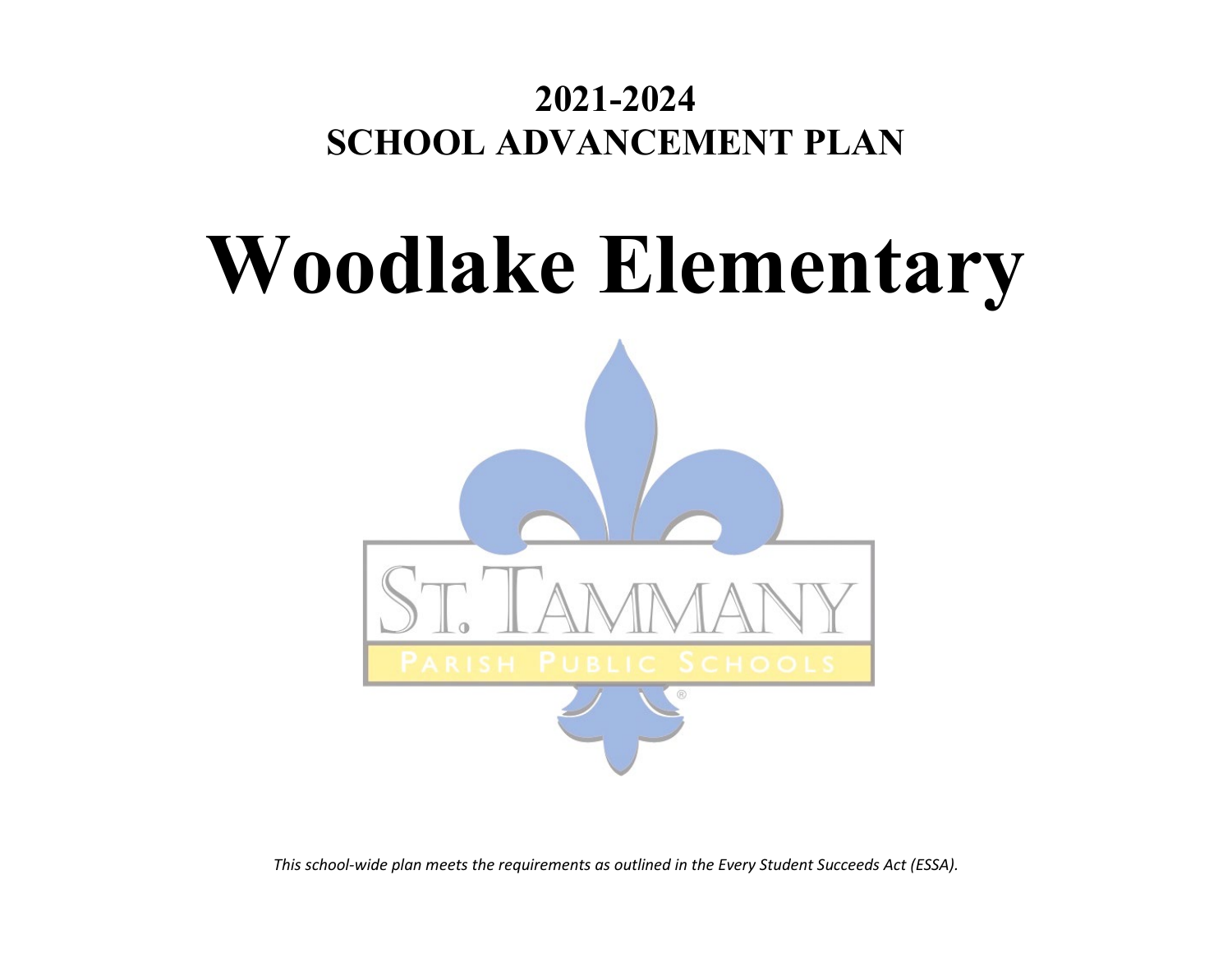## **1. COMPREHENSIVE NEEDS ASSESSMENT**

● *Provide outcomes of the school's data analysis by providing the top strengths and weaknesses that have been identified. Findings should include detailed analysis of all student groups as well an examination of student, teacher, and school strengths and weaknesses.* 

| <b>STRENGTHS</b>                                                                                                                                                                                                                                                                                                                                                                                                                                                                                                                                                                                                              | <b>WEAKNESSES</b>                                                                                                                                                                                                                                                                                                                                                                         |
|-------------------------------------------------------------------------------------------------------------------------------------------------------------------------------------------------------------------------------------------------------------------------------------------------------------------------------------------------------------------------------------------------------------------------------------------------------------------------------------------------------------------------------------------------------------------------------------------------------------------------------|-------------------------------------------------------------------------------------------------------------------------------------------------------------------------------------------------------------------------------------------------------------------------------------------------------------------------------------------------------------------------------------------|
| According to the DIBELS Assessment Data for the 2020-2021 School Year, 78%<br>of third grade students scored at or above benchmark at EOY.<br>According to the DIBELS Assessment Data for the 2020-2021 School Year, 85%<br>of first grade students scored at or above benchmark at EOY.                                                                                                                                                                                                                                                                                                                                      | According to the DIBELS Assessment Data for the 2020-2021 School Year, third<br>grade students scoring well below and below benchmark decreased by 7%<br>points (BOY 29%, EOY 22%).                                                                                                                                                                                                       |
| According to the Assessment Index from the LEAP 2025 Assessment, math<br>increased 15.6 points (2019-87.1, 2021-102.7).                                                                                                                                                                                                                                                                                                                                                                                                                                                                                                       | According to the Assessment Index from the LEAP 2025 Assessment, Social<br>Studies was our lowest score (73.1) as compared to Science (88.7), ELA (98.7),<br>and Math (102.7).                                                                                                                                                                                                            |
| According to the LEAP 2025 Assessment Index (Expanded View) for 2020-<br>2021, 81 third grade students scored advanced and mastery in ELA and 79<br>third grade students scored advanced and mastery in Math.                                                                                                                                                                                                                                                                                                                                                                                                                 | According to the LEAP 2025 Assessment Index (Expanded View) for 2020-2021,<br>51 third grade students scored advanced and mastery in Social Studies.                                                                                                                                                                                                                                      |
| According to the LEAP 2025 Student Group Performance data from 2020-<br>2021, the Whole School subgroup scored highest in math (102.7 points).<br>According to the LEAP 2025 Student Group Performance data from 2020-<br>2021, the SPED subgroup increased by 19.3 points in Math (2019-68.9 points,<br>2021-88.2 points) 15.4 points Science (2019-61.1 points, 2021-76.5), and 12<br>points in Social Studies (2019-47.4, 2021-59.4).<br>According to the LEAP 2025 Student Group Performance data from 2020-<br>2021, the Economically Disadvantaged subgroup increased by 25 points in<br>Math (2019- 65.9, 2021- 90.9). | According to the LEAP 2025 Student Group Performance data from 2020-2021,<br>the SPED subgroup scored 75.9 points in ELA as compared to the Whole School<br>which scored 98.7 points.<br>According to the LEAP 2025 Student Group Performance data from 2020-2021,<br>the SPED subgroup scored 59.4 points in Social Studies as compared to the<br>Whole School which scored 73.1 points. |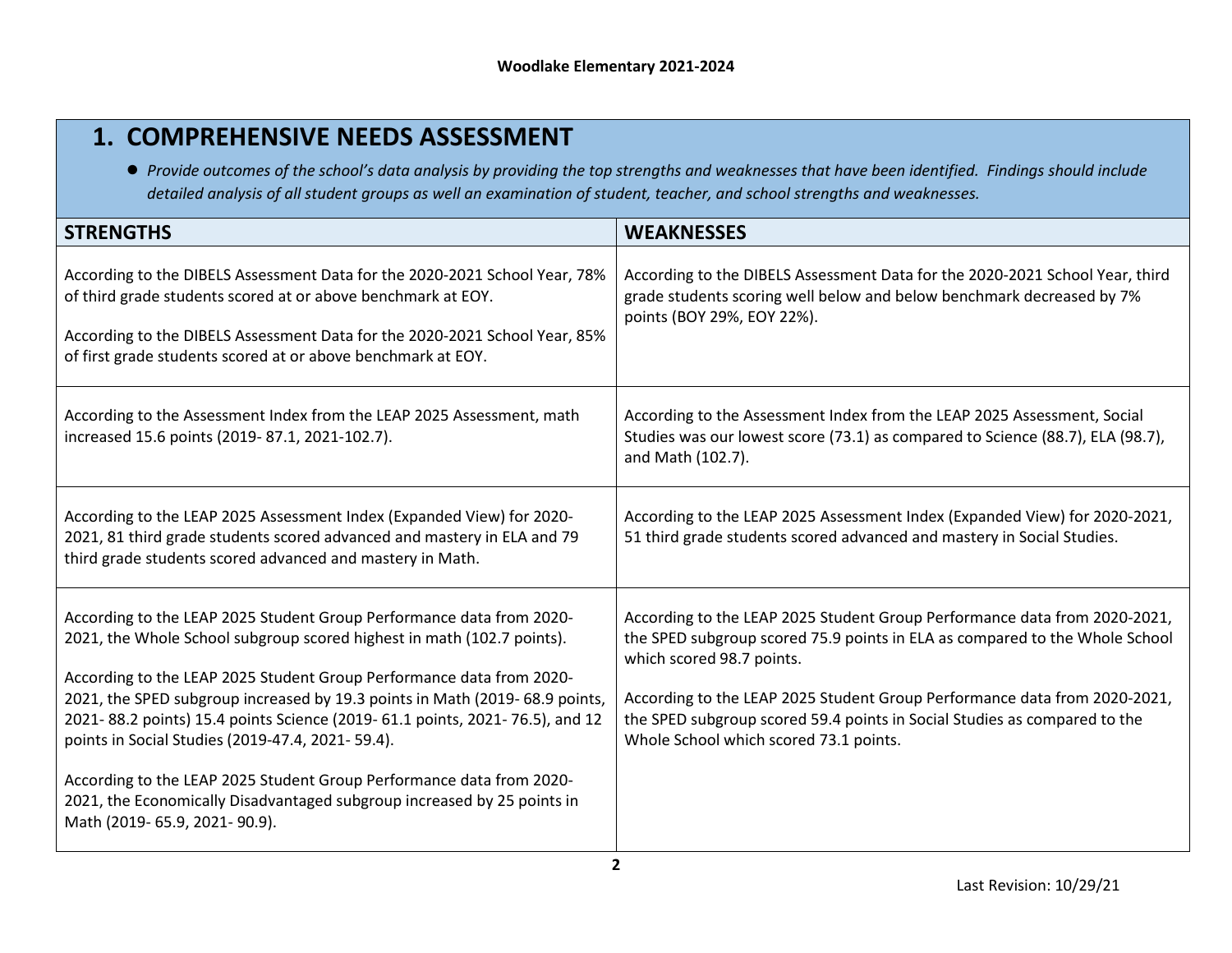| According to the LEAP 2025 Student Group Performance data from 2020-<br>2021, the Female subgroup scored higher than the Whole School in every<br>subject area (ELA: Female- 104.3 points, Whole School- 98.7 points, Math:<br>Female- 103.4 points, Whole School- 102.7 points, Science: Female- 91 points,<br>Whole School- 73.1 points).                |                                                                                                                                                                                                                                                                                                                                        |
|------------------------------------------------------------------------------------------------------------------------------------------------------------------------------------------------------------------------------------------------------------------------------------------------------------------------------------------------------------|----------------------------------------------------------------------------------------------------------------------------------------------------------------------------------------------------------------------------------------------------------------------------------------------------------------------------------------|
| According to the LEAP 2025 Performance by Substrand data, 77% of students<br>scored strong in the Writing Performance substrand in ELA.<br>According to the LEAP 2025 Performance by Substrand data, 67% of students<br>scored strong in the Major Content substrand and 70% of students scored<br>strong in the Modeling & Application substrand in Math. | According to the LEAP 2025 Performance Substrand data, 52% of students<br>scored strong in the Written Expression substrand in ELA.<br>According to the LEAP 2025 Performance Substrand data, 31% of students<br>scored non-proficient in the Reading Informational substrand in ELA, showing<br>an increase from 2017 and 2018 (27%). |
|                                                                                                                                                                                                                                                                                                                                                            | According to the LEAP 2025 Performance Substrand data, 57% of students<br>scored strong in the Solve Problems with Any Operation substrand in math.<br>According to the LEAP 2025 Performance Substrand data, 39% of students<br>scored strong in the Civics substrand in social studies.                                              |
| According to the LEAP 2025 Cohort Performance data from 2020-2021, math<br>had the highest growth score with a growth score of 13.4 points.                                                                                                                                                                                                                | According to the LEAP 2025 Cohort Performance data from 2020-2021, ELA had<br>the lowest growth score with a growth score of 1.8 points.                                                                                                                                                                                               |
| According to the Discipline Referral Trend Data (Incident Count), there were 8<br>discipline referrals from 8 female students in the 2020-2021 school year.                                                                                                                                                                                                | According to the Discipline Referral Trend Data (Incident Count), there were 46<br>discipline referrals from 23 male students in the 2020-2021 school year.<br>According to the Discipline Frequency Report from the 2020-2021 school year,<br>32 referrals occurred in the classroom.                                                 |
|                                                                                                                                                                                                                                                                                                                                                            | According to the Discipline Referral Trend Data, there were 2.16 percent of out<br>of school suspensions.                                                                                                                                                                                                                              |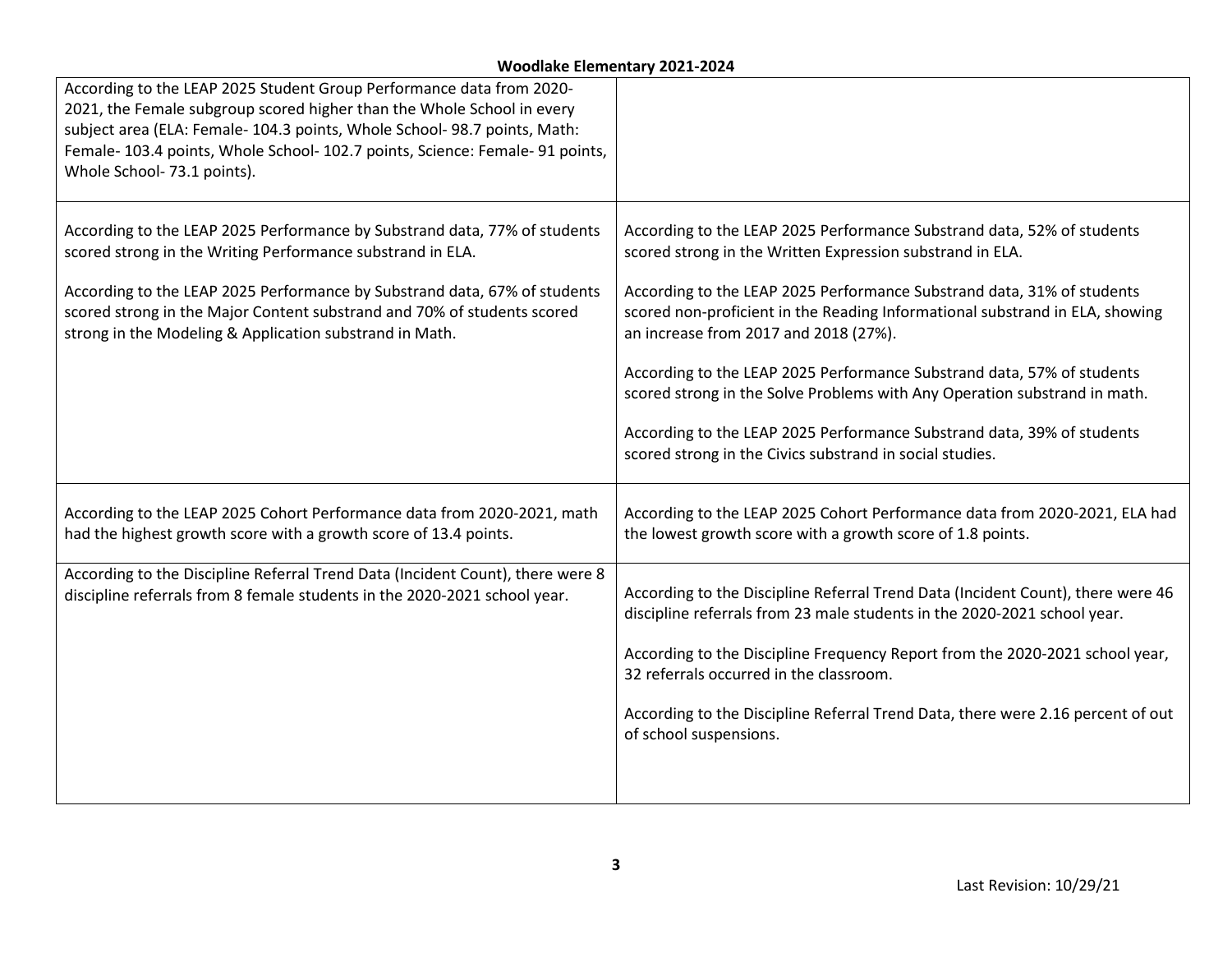| According to the 2020-2021 IRLA data, $1st$ grade students reading on level<br>grew 33 percentage points. (BOY-35% to EOY-68%).<br>According to the 2020-2021 IRLA data, 2 <sup>nd</sup> grade students reading on level<br>grew 38 percentage points. (BOY-30% to EOY-68%) | According to the 2020-2021 IRLA data, kindergarten students reading on level<br>decreased by 6 percentage points. (BOY-83% to EOY-77%) |
|-----------------------------------------------------------------------------------------------------------------------------------------------------------------------------------------------------------------------------------------------------------------------------|----------------------------------------------------------------------------------------------------------------------------------------|
| According to the CLASS Pre-K Data Preliminary for 2020-2021, Pre-K classes                                                                                                                                                                                                  | According to the CLASS Pre-K Data Preliminary for 2020-2021, Pre-K classes                                                             |
| scored excellent in Emotional Support with an average score of 6.83 points.                                                                                                                                                                                                 | scored proficient in Instructional Support with an average score of 5.125 points.                                                      |
| According to the ELPT Results for 2020-2021, 40% of 3rd graders scored                                                                                                                                                                                                      | According to the ELPT Results, 11 out of 26 students increased proficiency                                                             |
| proficient.                                                                                                                                                                                                                                                                 | levels.                                                                                                                                |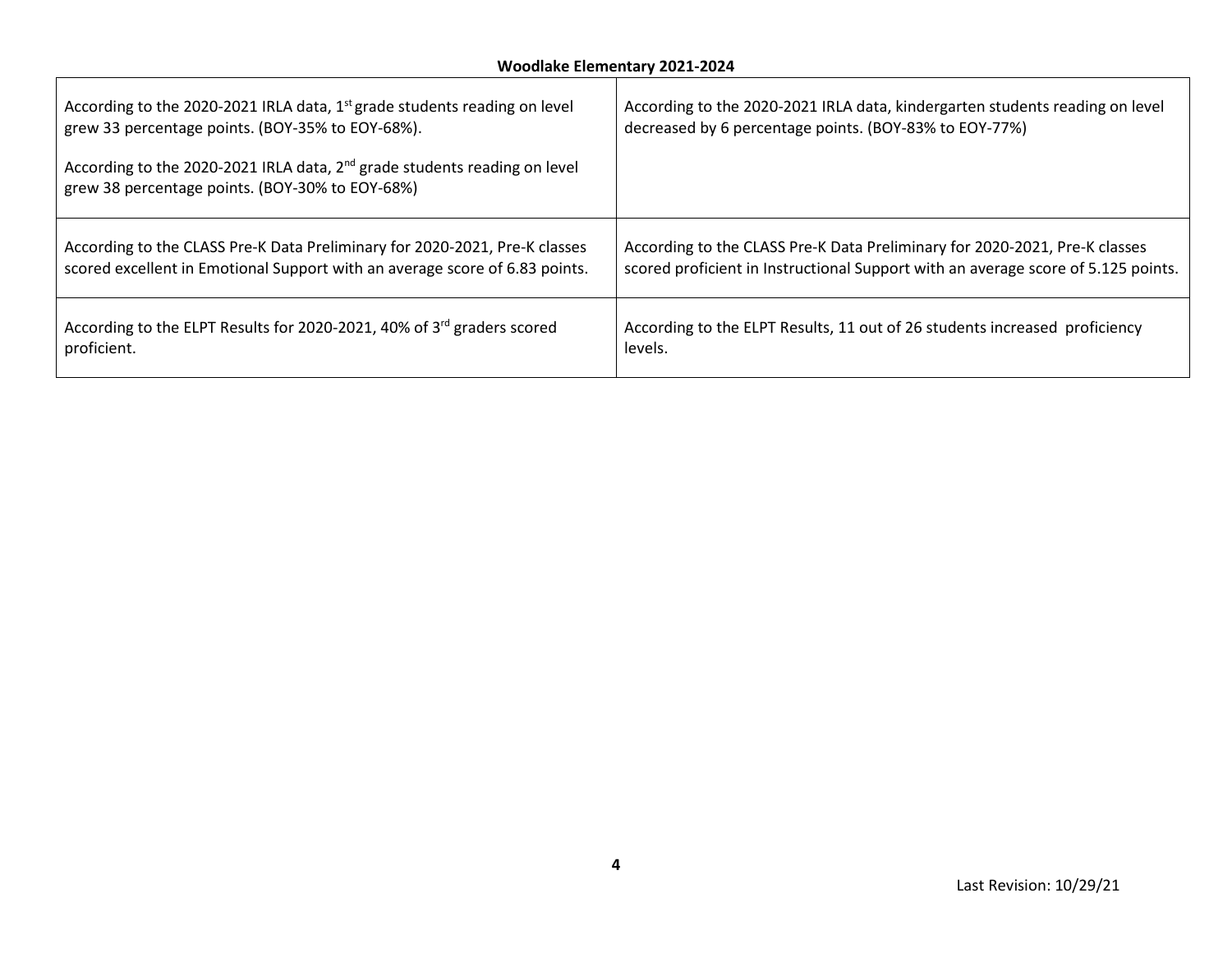## **2. SCHOOLWIDE GOAL FOR CORE ACADEMICS**

- *Goals must be Specific, Measurable, Achievable, Results-focused, and Time-bound*
- *Must Include at least 3 Core Academic Goals Aligned to the Most Current School Needs Assessment* 
	- **Pre-K through 8<sup>th</sup> grade schools must have one ELA goal, one Math goal, and one additional academic goal**
	- *High schools must have one Math goal, one goal for Strength of Diploma, and one additional academic goal*

#### **Goal #1: ELA: Written Expression**

From Spring 2021 to Spring 2024, the percentage of students in 3rd grade achieving Strong (Mastery or Above) on the LEAP 2025 in the category of Written Expression will increase by 3 percentage points as follows:

| Grade           | 2021         | 2022 | 2023 | 2024 |
|-----------------|--------------|------|------|------|
|                 | <b>Score</b> | Goal | Goal | Goal |
| 3 <sup>rd</sup> | 52%          | 55%  | 58%  | 61%  |

| <b>Instructional Focus:</b><br>• Writing within Guidebooks (Daily Writing and Unit Tasks Writing)<br>• Evidenced-Based Writing<br>• Types of Writing<br>• Analyzing Student Writing<br>• The Writing Revolution<br>• Self-Assessing Writing | <b>Resources needed:</b><br>The Writing<br>Revolution book<br>and website<br><b>STPPS Writing</b><br><b>Revolution Google</b><br>Classroom<br>Guidebook<br>Supporting<br>Resources | <b>Team Reflection:</b> |
|---------------------------------------------------------------------------------------------------------------------------------------------------------------------------------------------------------------------------------------------|------------------------------------------------------------------------------------------------------------------------------------------------------------------------------------|-------------------------|
|                                                                                                                                                                                                                                             | <b>Writing Samples</b>                                                                                                                                                             |                         |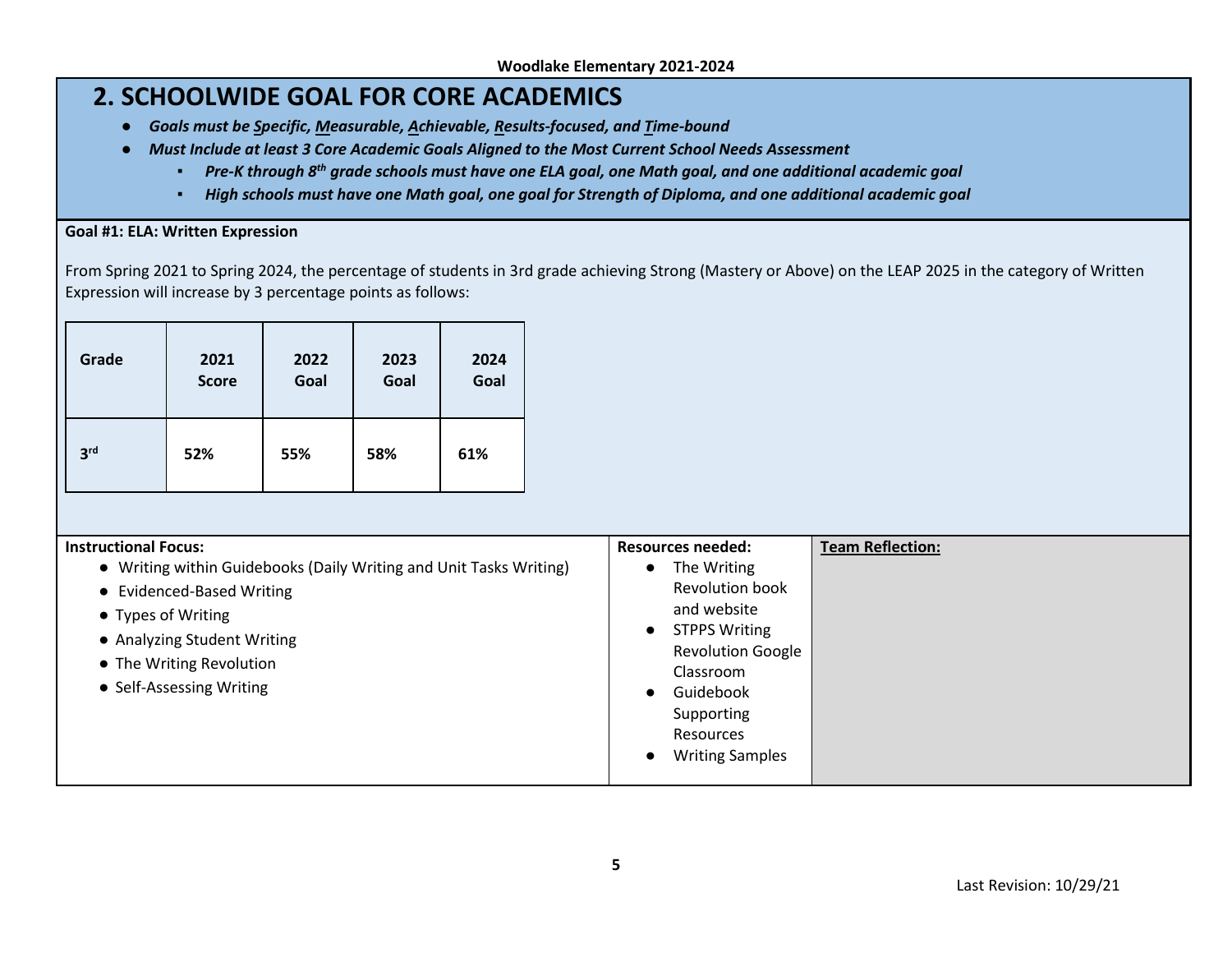| *****************************<br><b>Parent and Family Engagement Activity:</b> |                    |                                                                |     |             |           |          |         |                                                                   |              |            |                                |              |            |       |
|--------------------------------------------------------------------------------|--------------------|----------------------------------------------------------------|-----|-------------|-----------|----------|---------|-------------------------------------------------------------------|--------------|------------|--------------------------------|--------------|------------|-------|
|                                                                                |                    |                                                                |     |             |           |          |         | <b>Number of Participants:</b><br>Resources needed:               |              |            |                                |              |            |       |
| • Information on specific Writing Revolution strategies to use at home         |                    |                                                                |     |             |           |          |         | • Writing Strategies                                              |              |            |                                |              |            |       |
|                                                                                |                    | • Letter writing activity in class to family members           |     |             |           |          |         | <b>Summary of Parent Feedback/Exit Tickets/Survey:</b><br>Handout |              |            |                                |              |            |       |
|                                                                                |                    |                                                                |     |             |           |          |         |                                                                   |              |            |                                |              |            |       |
| <b>Professional Development:</b>                                               |                    |                                                                |     |             |           |          |         | <b>Resources needed:</b>                                          |              |            | <b>Feedback from Teachers:</b> |              |            |       |
|                                                                                |                    | Using the Writing Rubric and the Modified Writing Rubric       |     |             |           |          |         | <b>TWR Moodle PD</b>                                              |              |            |                                |              |            |       |
|                                                                                |                    | Lesson Planning for Writing within Guidebooks                  |     |             |           |          |         | Guidebook                                                         |              |            |                                |              |            |       |
|                                                                                |                    | The Writing Revolution Overview                                |     |             |           |          |         | supporting                                                        |              |            |                                |              |            |       |
|                                                                                |                    | The Writing Revolution Focus on Specific Strategies            |     |             |           |          |         | resources                                                         |              |            |                                |              |            |       |
|                                                                                |                    | <b>Using Guidebook Supporting Resources</b>                    |     |             |           |          |         |                                                                   |              |            |                                |              |            |       |
|                                                                                |                    |                                                                |     |             |           |          |         |                                                                   |              |            |                                |              |            |       |
| <b>Follow Up and Support:</b>                                                  |                    |                                                                |     |             |           |          |         |                                                                   |              |            |                                |              |            |       |
|                                                                                | PLCs will focus on |                                                                |     |             |           |          |         |                                                                   |              |            |                                |              |            |       |
|                                                                                | $\circ$            | utilizing the Guidebook supporting resources                   |     |             |           |          |         |                                                                   |              |            |                                |              |            |       |
|                                                                                | $\circ$            | planning for writing instruction (within GB lessons/unit)      |     |             |           |          |         |                                                                   |              |            |                                |              |            |       |
|                                                                                | $\circ$            | using common assessments to evaluate writing and TWR           |     |             |           |          |         |                                                                   |              |            |                                |              |            |       |
|                                                                                |                    | strategies                                                     |     |             |           |          |         |                                                                   |              |            |                                |              |            |       |
|                                                                                |                    |                                                                |     |             |           |          |         |                                                                   |              |            |                                |              |            |       |
|                                                                                | $\circ$            | analyzing student writing using the writing rubric             |     |             |           |          |         |                                                                   |              |            |                                |              |            |       |
|                                                                                | $\circ$            | tracking student writing                                       |     |             |           |          |         |                                                                   |              |            |                                |              |            |       |
|                                                                                |                    | Curriculum Specialist support with PD and observation feedback |     |             |           |          |         |                                                                   |              |            |                                |              |            |       |
|                                                                                |                    | Instructional Coach-Model writing lessons                      |     |             |           |          |         |                                                                   |              |            |                                |              |            |       |
| <b>Budgets</b> used to support this activity:                                  |                    |                                                                |     |             |           |          |         |                                                                   |              |            |                                |              |            |       |
| Title I                                                                        | <b>GFF</b>         | Title II                                                       | LA4 | <b>IDEA</b> | Title III | Title IV | Perkins | JAG                                                               | <b>Bonds</b> | <b>DSS</b> | <b>CDF</b>                     | <b>ESSER</b> | <b>SCA</b> | Other |
|                                                                                | X                  | X                                                              |     |             |           |          |         |                                                                   |              |            |                                |              |            |       |
| <b>Monitoring and Evaluating</b>                                               |                    |                                                                |     |             |           |          |         |                                                                   |              |            |                                |              |            |       |
| <b>Assessments:</b>                                                            |                    |                                                                |     |             |           |          |         | <b>Observations:</b>                                              |              |            |                                |              |            |       |
| • LEAP 360                                                                     |                    |                                                                |     |             |           |          |         | <b>Compass Observations</b>                                       |              |            |                                |              |            |       |
| • LEAP 2025                                                                    |                    |                                                                |     |             |           |          |         | <b>Learning Walks</b>                                             |              |            |                                |              |            |       |
|                                                                                |                    |                                                                |     |             |           |          |         |                                                                   |              |            |                                |              |            |       |
| • Guidebook Culminating Writing Tasks                                          |                    |                                                                |     |             |           |          |         |                                                                   |              |            |                                |              |            |       |
| Middle of the Year Monitoring Results/Areas for improvement:                   |                    |                                                                |     |             |           |          |         |                                                                   |              |            |                                |              |            |       |
|                                                                                |                    |                                                                |     |             |           |          |         |                                                                   |              |            |                                |              |            |       |
|                                                                                |                    |                                                                |     |             |           |          |         |                                                                   |              |            |                                |              |            |       |
| <b>End of the Year Results:</b>                                                |                    |                                                                |     |             |           |          |         |                                                                   |              |            |                                |              |            |       |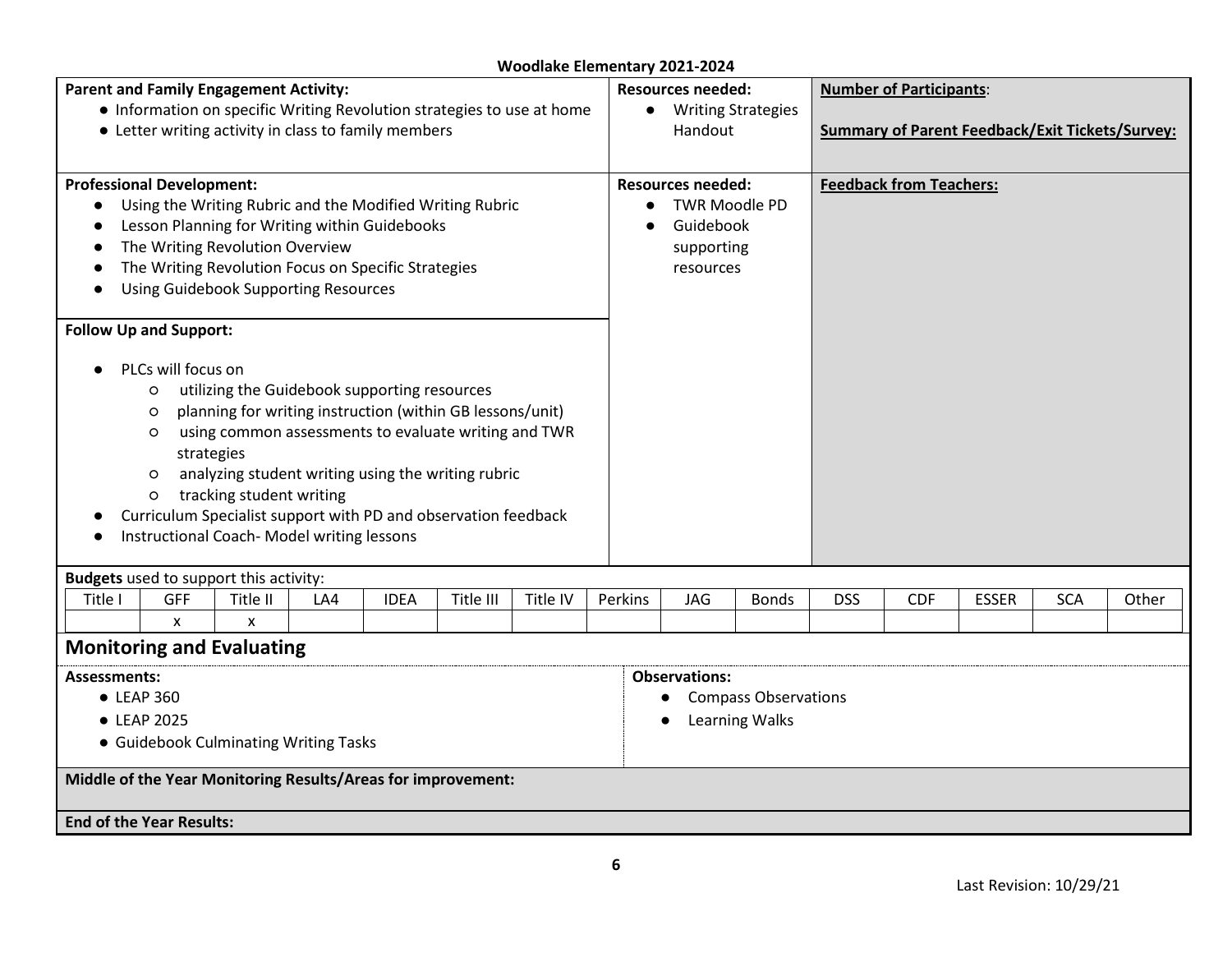## **Goal #2: Social Studies**

From Spring 2021 to Spring 2024, the percentage of students in third grade level achieving Strong (Mastery or Above) on the Social Studies LEAP 2025 will increase by 2 percentage points each year as follows:

| Grade           | 2021 Score | <b>2022 Goal</b> | <b>2023 Goal</b> | <b>2024 Goal</b> |
|-----------------|------------|------------------|------------------|------------------|
| 3 <sup>rd</sup> | 46%        | 48%              | 50%              | 52%              |

| <b>Instructional Focus:</b>                                            |                    | <b>Resources needed:</b><br><b>Team Reflection:</b> |          |           |                          |              |                                |                                |                                                        |            |       |
|------------------------------------------------------------------------|--------------------|-----------------------------------------------------|----------|-----------|--------------------------|--------------|--------------------------------|--------------------------------|--------------------------------------------------------|------------|-------|
| • Honor the time in schedule to teach science and social studies using |                    | Google Classroom                                    |          |           |                          |              |                                |                                |                                                        |            |       |
| <b>STPPS Curriculum</b>                                                |                    |                                                     |          | $\bullet$ | Guaranteed               |              |                                |                                |                                                        |            |       |
| • Inquiry Based Instruction                                            |                    |                                                     |          |           | Curriculum               |              |                                |                                |                                                        |            |       |
| • Document-Based Questioning (DBQs)                                    |                    |                                                     |          |           |                          |              |                                |                                |                                                        |            |       |
| • Library classes to include non-fiction content                       |                    |                                                     |          |           |                          |              |                                |                                |                                                        |            |       |
| <b>Parent and Family Engagement Activity:</b>                          |                    |                                                     |          |           | <b>Resources needed:</b> |              |                                | <b>Number of Participants:</b> |                                                        |            |       |
| Understanding the shifts in science/ social studies instruction        |                    |                                                     |          |           | <b>PTA Newsletter</b>    |              |                                |                                |                                                        |            |       |
| <b>STEAM/STEM Activities</b>                                           |                    |                                                     |          |           | STEAM/STEM               |              |                                |                                | <b>Summary of Parent Feedback/Exit Tickets/Survey:</b> |            |       |
|                                                                        |                    |                                                     |          |           | <b>Activities</b>        |              |                                |                                |                                                        |            |       |
| <b>Professional Development:</b>                                       |                    |                                                     |          |           | <b>Resources needed:</b> |              | <b>Feedback from Teachers:</b> |                                |                                                        |            |       |
| <b>Inquiry Based Learning</b>                                          |                    |                                                     |          |           | Guaranteed               |              |                                |                                |                                                        |            |       |
| Document-Based Questioning (DBQs)                                      |                    |                                                     |          |           | Curriculum               |              |                                |                                |                                                        |            |       |
| <b>Follow Up and Support:</b>                                          |                    |                                                     |          |           |                          |              |                                |                                |                                                        |            |       |
| Instructional Coaches and/or Mentor Teachers will model lessons        |                    |                                                     |          |           |                          |              |                                |                                |                                                        |            |       |
| Curriculum Specialist: planning support, model lessons                 |                    |                                                     |          |           |                          |              |                                |                                |                                                        |            |       |
| Planning effective lessons that follow the Inquiry Based Learning<br>€ |                    |                                                     |          |           |                          |              |                                |                                |                                                        |            |       |
| Approach                                                               |                    |                                                     |          |           |                          |              |                                |                                |                                                        |            |       |
| <b>Budgets</b> used to support this activity:                          |                    |                                                     |          |           |                          |              |                                |                                |                                                        |            |       |
| Title I<br><b>GFF</b><br>Title II                                      | <b>IDEA</b><br>LA4 | Title III                                           | Title IV | Perkins   | <b>JAG</b>               | <b>Bonds</b> | <b>DSS</b>                     | <b>CDF</b>                     | <b>ESSER</b>                                           | <b>SCA</b> | Other |
| x<br>x                                                                 |                    |                                                     |          |           |                          |              |                                |                                |                                                        |            |       |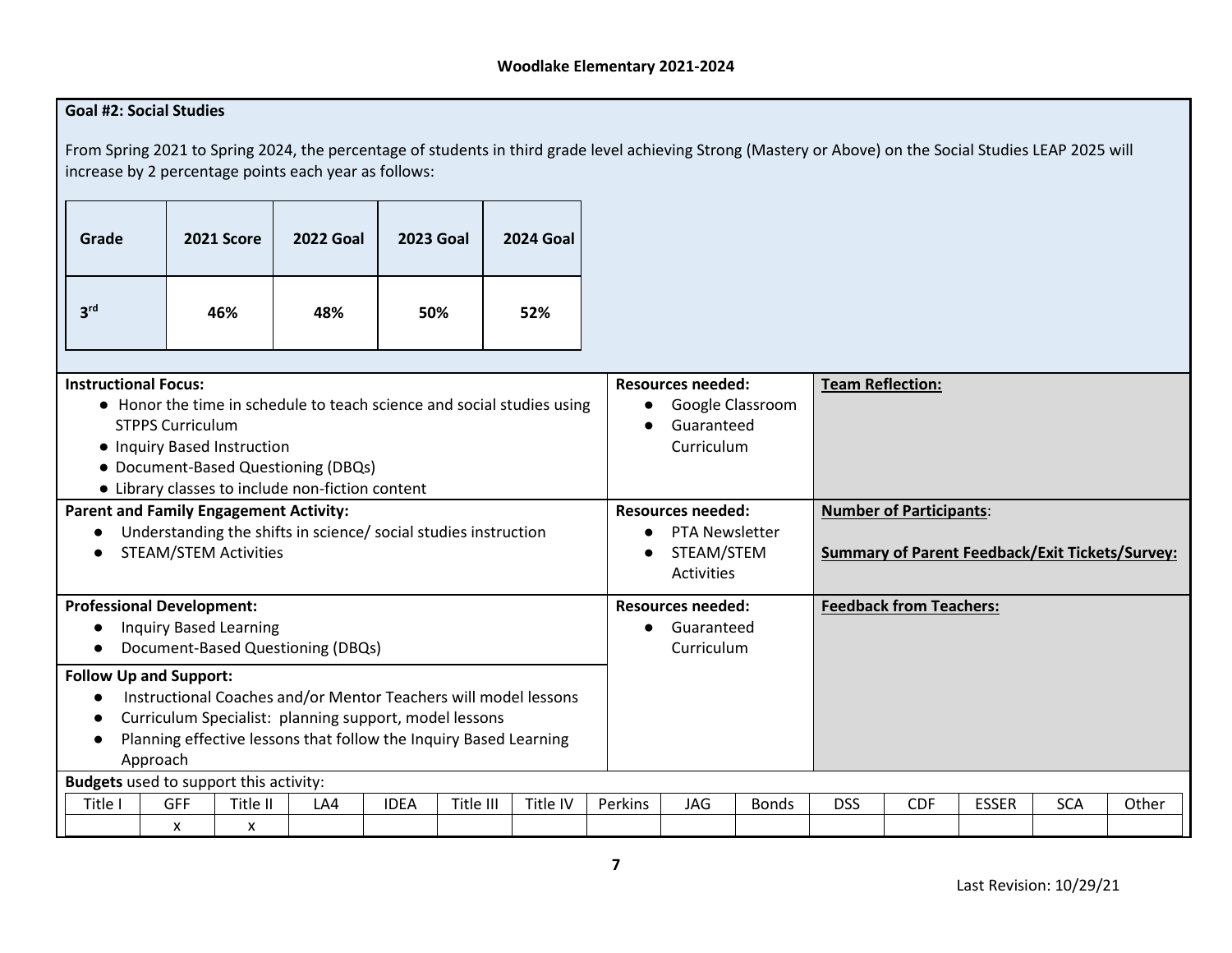| <b>Monitoring and Evaluating</b>                                                                                           |                                                     |  |  |  |  |  |  |  |  |
|----------------------------------------------------------------------------------------------------------------------------|-----------------------------------------------------|--|--|--|--|--|--|--|--|
| • Review Lesson Plans for pacing and curriculum use<br>• Science/ Social Studies Instructional Observations<br>• LEAP 2025 | <b>Observations:</b><br>Learning Walks<br>Snapshots |  |  |  |  |  |  |  |  |
| Middle of the Year Monitoring Results/Areas for improvement:                                                               |                                                     |  |  |  |  |  |  |  |  |
| <b>End of the Year Results:</b>                                                                                            |                                                     |  |  |  |  |  |  |  |  |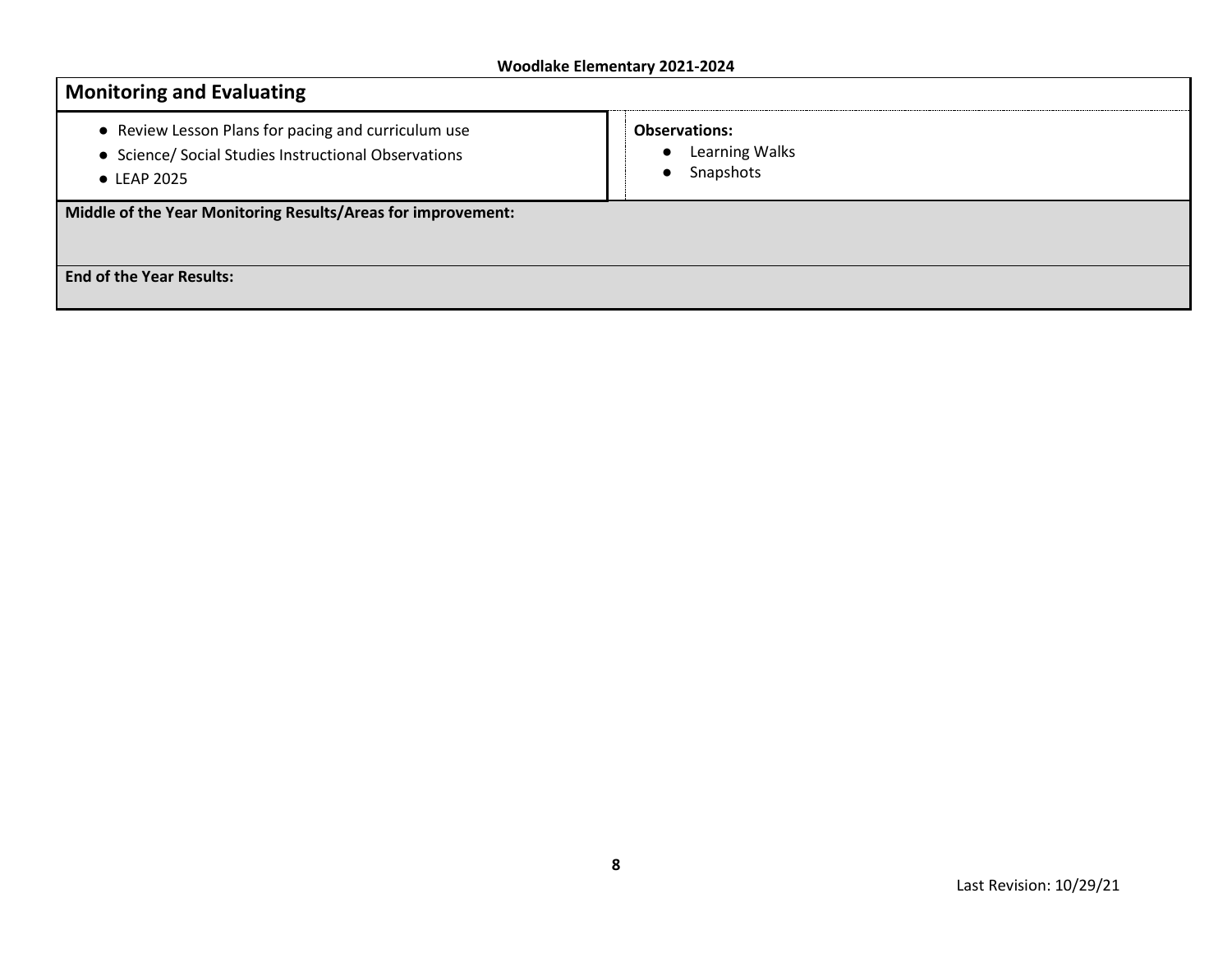## **Goal #3: Math**

From Spring 2021 to Spring 2024, the percentage of students in third grade achieving Strong (Mastery or Above) on the LEAP 2025 in the reporting category Major Content (Solve problems with any operation- 3.OA.D.8, LEAP.I.3.2, LEAP.I.3.3) will increase by 2 percentage points each year as follows:

| Grade | 2021<br><b>Score</b> | 2022<br>Goal | 2023<br>Goal | 2024<br>Goal |
|-------|----------------------|--------------|--------------|--------------|
| 3rd   | 57%                  | 59%          | 61%          | 63%          |

| <b>Instructional Focus:</b><br>2021-2022: We will leverage coherence within the identified<br>domain/subcategory to address student progression toward mastery of<br>major content of the grade level.<br>Eureka/Great Minds Curriculum Resources- in Sync, Equip,<br>Navigator, Affirm/Edulastic<br>District Resources within Guaranteed Curriculum/Google<br>Classrooms<br>Louisiana Believes State Planning Documents | <b>Resources needed:</b><br>Chromebooks<br>Google Classroom<br>Great Minds -<br>inSync, Equip,<br>Navigator<br><b>District resources</b><br>within<br>Guaranteed<br>Curriculum/<br>Google classroom<br>Louisiana Believes<br><b>State Planning</b><br>documents | <b>Team Reflection:</b>                                                                  |
|--------------------------------------------------------------------------------------------------------------------------------------------------------------------------------------------------------------------------------------------------------------------------------------------------------------------------------------------------------------------------------------------------------------------------|-----------------------------------------------------------------------------------------------------------------------------------------------------------------------------------------------------------------------------------------------------------------|------------------------------------------------------------------------------------------|
| <b>Parent and Family Support</b><br>• Curriculum Based Parental Support Letters to support at-home<br>learning<br>• Teacher websites and Google Classroom to assist parents in<br>strategies/models presented during instruction<br>• LDOE Parent Support Information<br>• Communication of Assessments/Scoring Criteria using Progression<br>to Mastery Rubric                                                          | <b>Resources needed:</b><br>PTA newsletter<br>Teacher<br>Chromebooks                                                                                                                                                                                            | <b>Number of Participants:</b><br><b>Summary of Parent Feedback/Exit Tickets/Survey:</b> |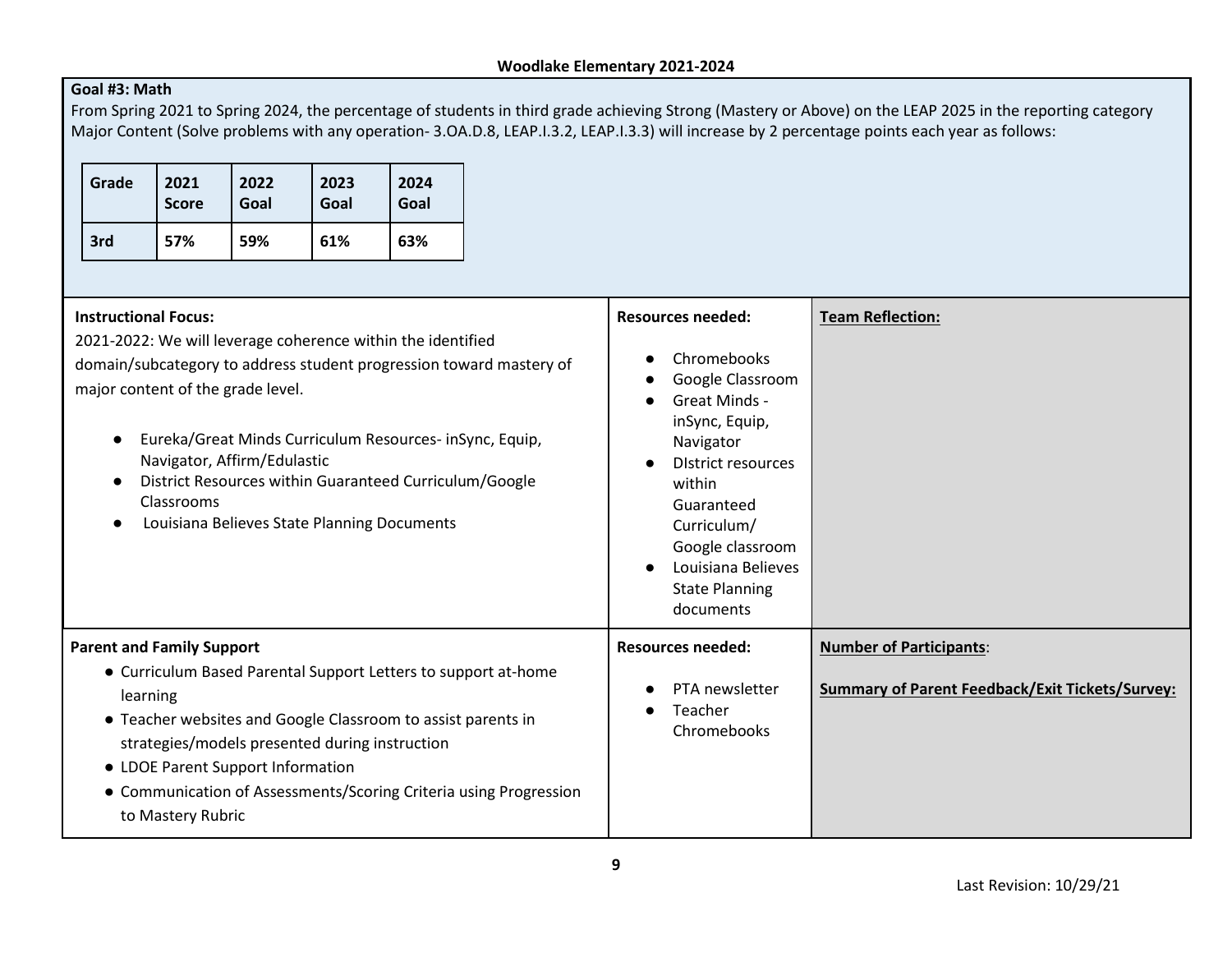|                                                                                                                                                                                                                                                                                                                                                                                                                                                                                                                                                                                               | • Eureka Family Newsletter                    |               |     |             |           |          |           |                                                              |              |            |                                |              |            |       |
|-----------------------------------------------------------------------------------------------------------------------------------------------------------------------------------------------------------------------------------------------------------------------------------------------------------------------------------------------------------------------------------------------------------------------------------------------------------------------------------------------------------------------------------------------------------------------------------------------|-----------------------------------------------|---------------|-----|-------------|-----------|----------|-----------|--------------------------------------------------------------|--------------|------------|--------------------------------|--------------|------------|-------|
| <b>Professional Development</b><br>Eureka Equip as an intervention<br>ZEARN as an intervention<br>PLCs will focus on Eureka curriculum and coherence mapping<br>$\bullet$                                                                                                                                                                                                                                                                                                                                                                                                                     |                                               |               |     |             |           |          | $\bullet$ | <b>Resources needed:</b><br>subs<br>instructional<br>coaches |              |            | <b>Feedback from Teachers:</b> |              |            |       |
| <b>Follow Up and Support:</b><br>• PLCs will focus on planning for student tracking toward progress of<br>identified standards within the sub-category needs area<br>• Curriculum Specialist provides specific PD based on goal<br>identified/follow up support<br>• Curriculum Specialist support and Math Instructional Coach Support<br>• Instructional Coach-Model lessons supporting identified areas of<br>need within subcategory/domain performance while classroom<br>teacher identifies the specific "look-fors" within the lesson(s)<br>modeled to focus the debrief conversation. |                                               |               |     |             |           |          |           |                                                              |              |            |                                |              |            |       |
|                                                                                                                                                                                                                                                                                                                                                                                                                                                                                                                                                                                               | <b>Budgets</b> used to support this activity: |               |     |             |           |          |           |                                                              |              |            |                                |              |            |       |
| Title I                                                                                                                                                                                                                                                                                                                                                                                                                                                                                                                                                                                       | GFF<br>X                                      | Title II<br>X | LA4 | <b>IDEA</b> | Title III | Title IV | Perkins   | JAG                                                          | <b>Bonds</b> | <b>DSS</b> | <b>CDF</b>                     | <b>ESSER</b> | <b>SCA</b> | Other |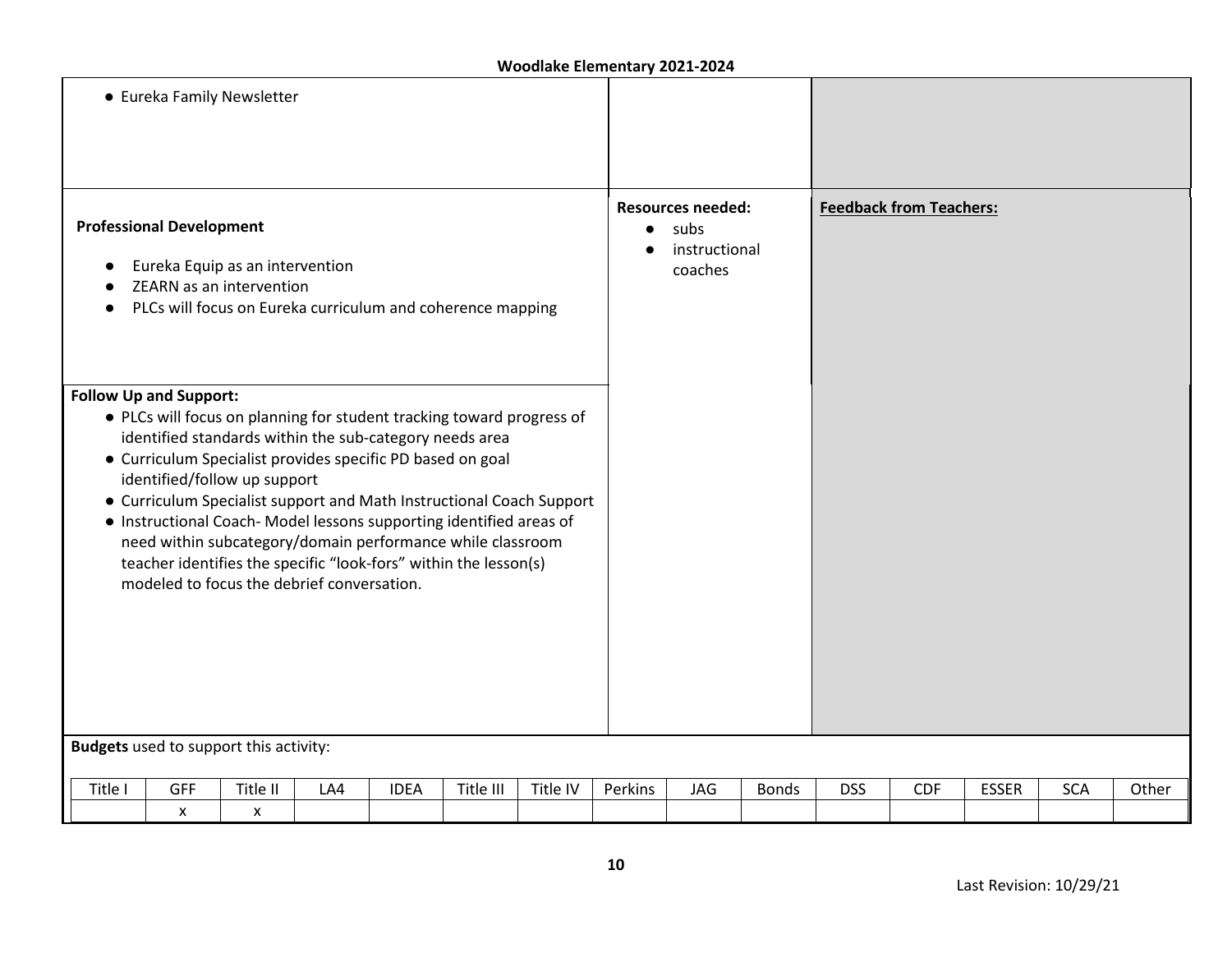| <b>Monitoring and Evaluating</b>                                                                                                                                                                                                                                                                                                                                                                                                             |                                                                       |
|----------------------------------------------------------------------------------------------------------------------------------------------------------------------------------------------------------------------------------------------------------------------------------------------------------------------------------------------------------------------------------------------------------------------------------------------|-----------------------------------------------------------------------|
| <b>Assessments:</b><br>3rd Grade Progress Monitoring: LEAP 360 diagnostic, LEAP 360<br>Interim, Unit tasks and district/teacher created unit assessments<br>K-2 <sup>nd</sup> Progress Monitoring: District Readiness and Benchmark<br>Assessments<br>Interim LEAP 360 Reports<br>Assessment Data- Topic Quizzes, Mid- and End-of Module<br><b>Assessment Tasks</b><br>Equip Diagnostic Assessment Reports- identified<br>standards/tracking | <b>Observations:</b><br><b>Compass Observations</b><br>Learning Walks |
| Middle of the Year Monitoring Results/Areas for improvement:                                                                                                                                                                                                                                                                                                                                                                                 |                                                                       |
| <b>End of the Year Results:</b>                                                                                                                                                                                                                                                                                                                                                                                                              |                                                                       |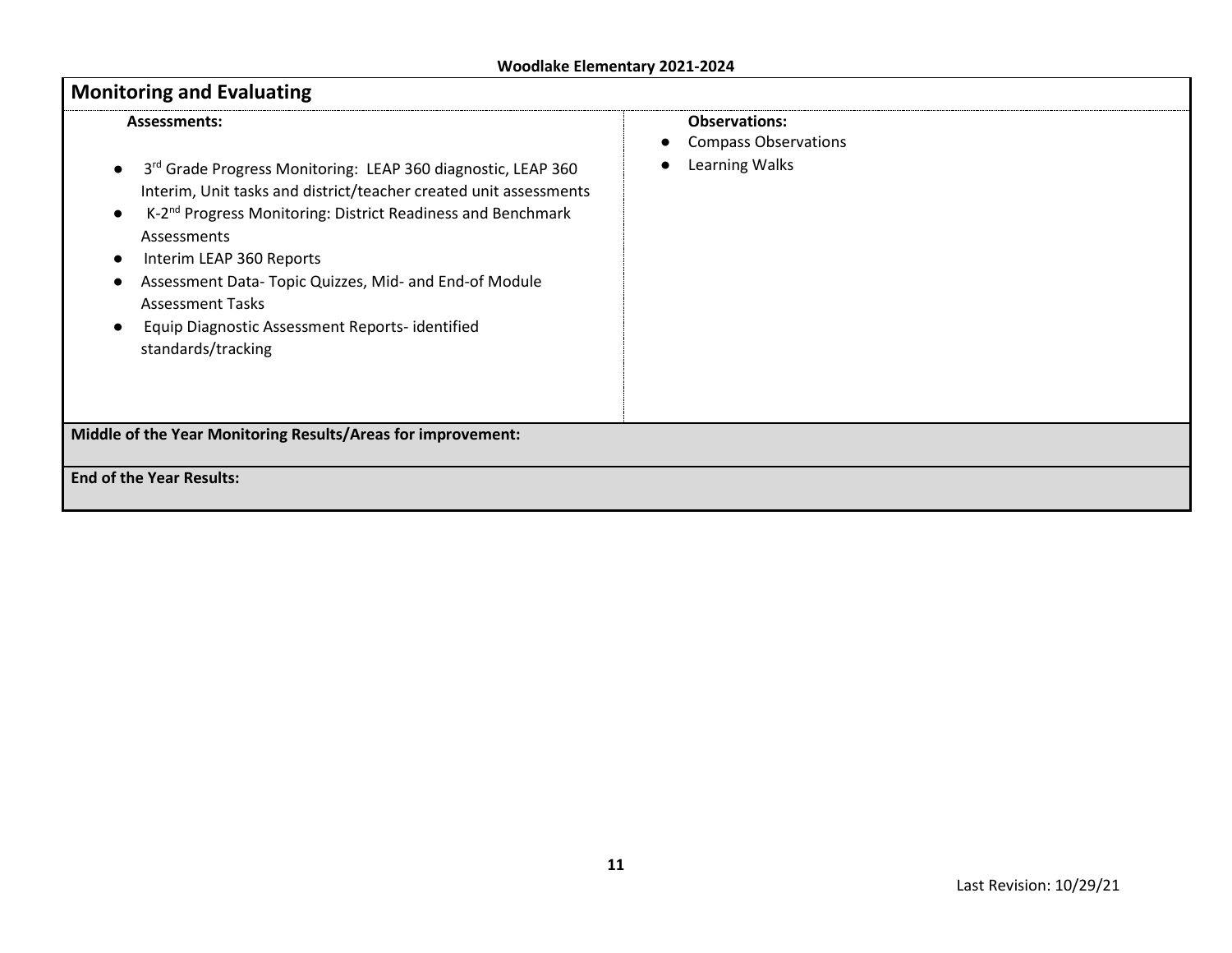## **Goal #4: ELA - IRLA**

According to the Independent Reading Leveling Assessment, from Spring 2021 to Spring 2024, the percentage of students reading on level in the Kindergarten through 2nd grades will increase by 2 percentage points each year as follows:

| Grade                       | 2021<br><b>Score</b>     | 2022<br>Goal | 2023<br>Goal                                                                                                                                                                                | 2024<br>Goal |                                                                                                                                                                                                                                                         |                        |
|-----------------------------|--------------------------|--------------|---------------------------------------------------------------------------------------------------------------------------------------------------------------------------------------------|--------------|---------------------------------------------------------------------------------------------------------------------------------------------------------------------------------------------------------------------------------------------------------|------------------------|
| K                           | 77%                      | 79%          | 81%                                                                                                                                                                                         | 83%          |                                                                                                                                                                                                                                                         |                        |
| 1st                         | 68%                      | 70%          | 72%                                                                                                                                                                                         | 74%          |                                                                                                                                                                                                                                                         |                        |
| 2nd                         | 68%                      | 70%          | 72%                                                                                                                                                                                         | 74%          |                                                                                                                                                                                                                                                         |                        |
| <b>Instructional Focus:</b> |                          |              |                                                                                                                                                                                             |              | <b>Resources needed:</b>                                                                                                                                                                                                                                | <b>Team Refection:</b> |
|                             | in decoding words (RF.3) |              | • Phonological awareness: Demonstrate understanding of spoken<br>words, syllables, and sounds (RF.K.2 and RF.1.2)<br>• Phonics: Know and apply grade-level phonics and word analysis skills |              | • Amplify Instruction<br>• Amplify Reading<br>• ARC Bookshelf<br>• IRLA Manual and<br><b>IRLA Data</b><br>• Target IRLA<br><b>Foundational Skills</b><br>Toolkit<br>• Conferencing<br>Schedule<br>• Status of the Class<br>Form<br>• Tracking Data Form |                        |

● IRLA Powerbook

Games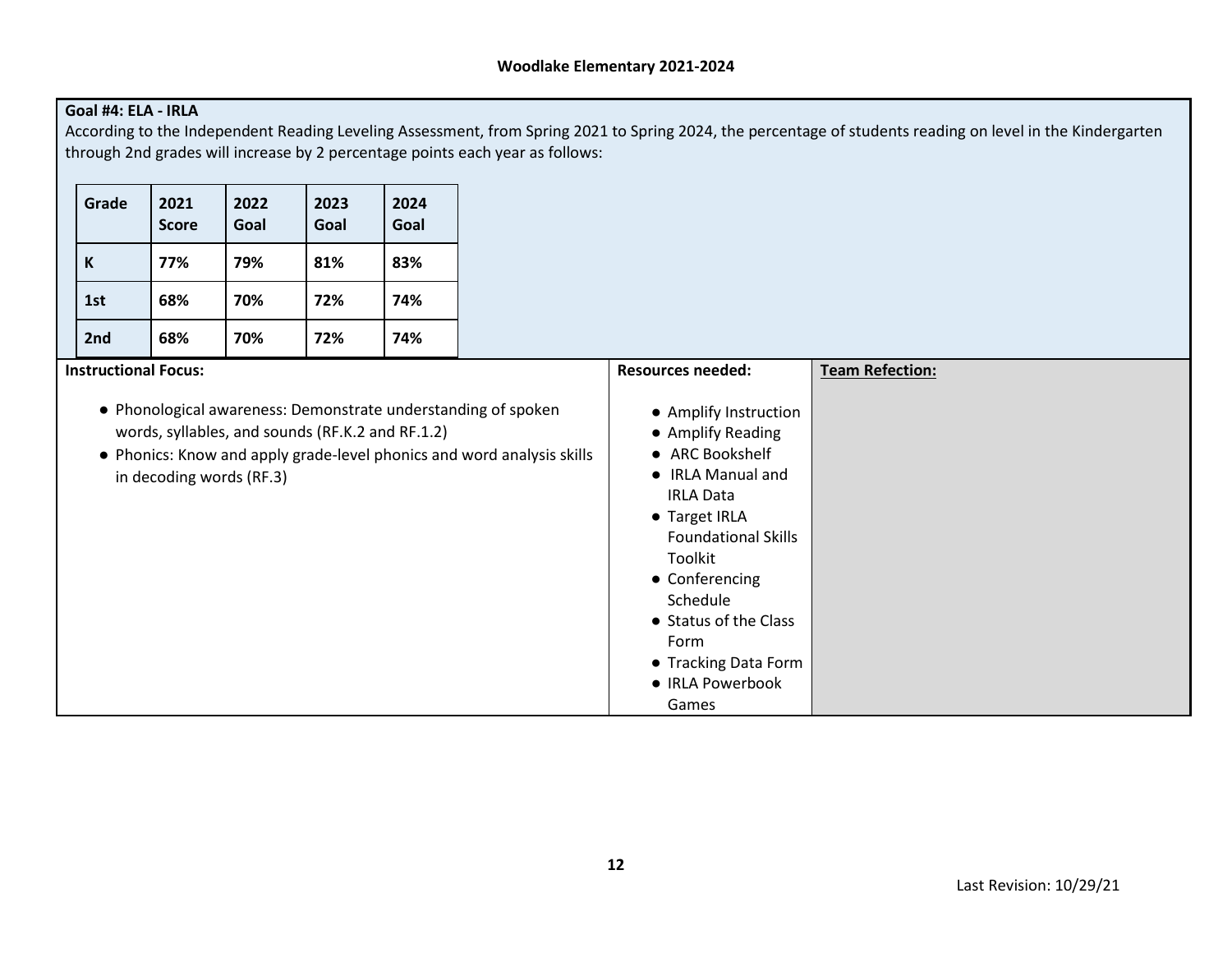| <b>Parent and Family Engagement Activity:</b><br><b>Adapted Family Literacy Night</b><br>Show parents and students how to navigate Amplify Reading<br>$\bullet$<br>Read books using ARC Bookshelf and engage in extension activities<br>$\bullet$<br>Send information home about student progress in IRLA that includes<br>ideas of how parents can help their child at home.<br>Send Home Connect newsletter, which is located in Amplify, three<br>$\bullet$<br>times a year which summarizes DIBELS benchmark results.<br>LDOE has provided engaging parental involvement activities for<br>$\bullet$<br>home and school.<br>www.louisianabelieves.com/resources/library/literacy-library<br>$\bullet$<br>PTA Newsletter: Ways to support IRLA at home<br>IRLA Resources on Teacher Website and Google Classroom | <b>Resources needed:</b><br>PTA Newsletter<br>$\bullet$<br>Amplify: Home<br><b>Connect Letters</b><br><b>IRLA Level</b><br>Informational<br>Guides<br>Google<br>Classrooms (IRLA<br>Topic) | <b>Number of Participants:</b><br><b>Summary of Parent Feedback/Exit Tickets/Survey:</b> |
|---------------------------------------------------------------------------------------------------------------------------------------------------------------------------------------------------------------------------------------------------------------------------------------------------------------------------------------------------------------------------------------------------------------------------------------------------------------------------------------------------------------------------------------------------------------------------------------------------------------------------------------------------------------------------------------------------------------------------------------------------------------------------------------------------------------------|--------------------------------------------------------------------------------------------------------------------------------------------------------------------------------------------|------------------------------------------------------------------------------------------|
| <b>Professional Development:</b><br>Professional Learning Communities to include:<br>O Analyze DIBELS data and select appropriate lessons in<br>Amplify Instruction to maximize growth<br>Analyze IRLA data to maximize rate of reading growth<br>$\circ$<br>District IRLA professional development by American Reading<br>$\circ$<br>Company<br>Planning phonological awareness and phonics differentiated<br>$\circ$<br>activities<br>Deepen teachers' understanding of word knowledge by<br>$\circ$<br>teaching phonics rules through the STPSS Word Study Guide                                                                                                                                                                                                                                                 | <b>Resources needed:</b><br>Subs<br>Instructional<br>Coaches                                                                                                                               | <b>Feedback from Teachers:</b>                                                           |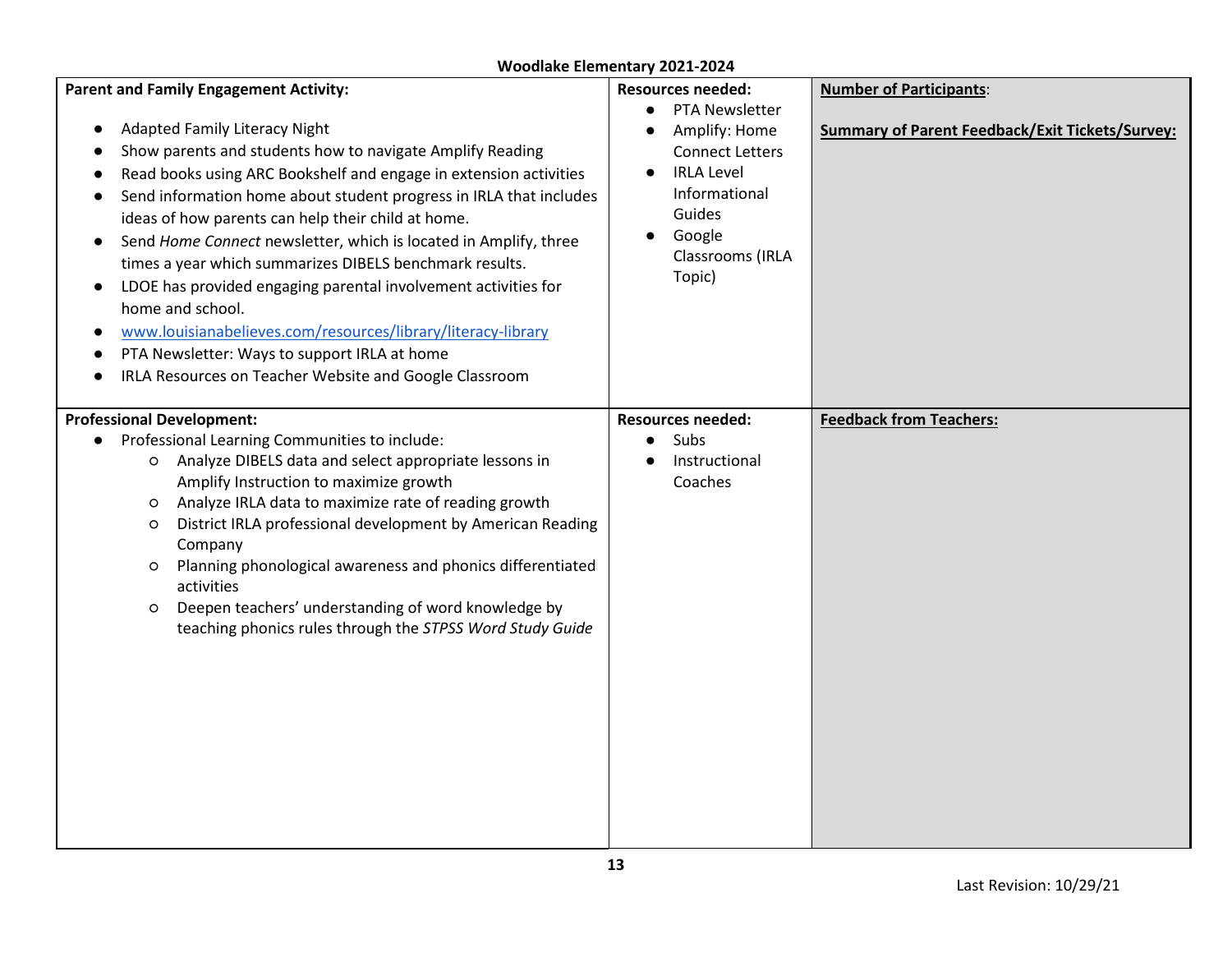|                     | <b>Follow Up and Support:</b>                                        |                                  |     |             |                                                      |          |         |                      |                                           |            |            |              |            |       |
|---------------------|----------------------------------------------------------------------|----------------------------------|-----|-------------|------------------------------------------------------|----------|---------|----------------------|-------------------------------------------|------------|------------|--------------|------------|-------|
|                     | Instructional Coach- provide support with foundational skills        |                                  |     |             |                                                      |          |         |                      |                                           |            |            |              |            |       |
|                     | planning, analyze DIBELS benchmark and progress monitoring and       |                                  |     |             |                                                      |          |         |                      |                                           |            |            |              |            |       |
|                     | IRLA data with teachers                                              |                                  |     |             |                                                      |          |         |                      |                                           |            |            |              |            |       |
|                     | Instructional Coach- model foundational skills lessons               |                                  |     |             |                                                      |          |         |                      |                                           |            |            |              |            |       |
|                     | Curriculum Specialist to provide support teachers with PD and        |                                  |     |             |                                                      |          |         |                      |                                           |            |            |              |            |       |
|                     | observation feedback                                                 |                                  |     |             |                                                      |          |         |                      |                                           |            |            |              |            |       |
|                     | PLCs will focus on:                                                  |                                  |     |             |                                                      |          |         |                      |                                           |            |            |              |            |       |
|                     | O                                                                    |                                  |     |             | analyzing student reading growth using Amplify       |          |         |                      |                                           |            |            |              |            |       |
|                     | $\circ$                                                              | analyzing student growth in IRLA |     |             |                                                      |          |         |                      |                                           |            |            |              |            |       |
|                     | $\circ$                                                              |                                  |     |             | plan for small group foundational skills instruction |          |         |                      |                                           |            |            |              |            |       |
|                     |                                                                      |                                  |     |             |                                                      |          |         |                      |                                           |            |            |              |            |       |
|                     |                                                                      |                                  |     |             |                                                      |          |         |                      |                                           |            |            |              |            |       |
|                     |                                                                      |                                  |     |             |                                                      |          |         |                      |                                           |            |            |              |            |       |
|                     |                                                                      |                                  |     |             |                                                      |          |         |                      |                                           |            |            |              |            |       |
|                     | <b>Budgets</b> used to support this activity:                        |                                  |     |             |                                                      |          |         |                      |                                           |            |            |              |            |       |
| Title I             | <b>GFF</b>                                                           | Title II                         | LA4 | <b>IDEA</b> | Title III                                            | Title IV | Perkins | JAG                  | <b>Bonds</b>                              | <b>DSS</b> | <b>CDF</b> | <b>ESSER</b> | <b>SCA</b> | Other |
|                     | X                                                                    | X                                |     |             |                                                      |          |         |                      |                                           |            |            |              |            | x     |
|                     | <b>Monitoring and Evaluating</b>                                     |                                  |     |             |                                                      |          |         |                      |                                           |            |            |              |            |       |
|                     |                                                                      |                                  |     |             |                                                      |          |         |                      |                                           |            |            |              |            |       |
| <b>Assessments:</b> |                                                                      |                                  |     |             |                                                      |          |         | <b>Observations:</b> |                                           |            |            |              |            |       |
|                     | • Independent Reading Leveling Assessment Google Sheet Tracking Form |                                  |     |             |                                                      |          |         |                      | <b>COMPASS Observations</b>               |            |            |              |            |       |
|                     | • Independent Reading Leveling Assessment Initial Tracking           |                                  |     |             |                                                      |          |         |                      | Learning Walks during Foundational Skills |            |            |              |            |       |
|                     | • DIBELS 8 Assessment and Progress Monitoring                        |                                  |     |             |                                                      |          |         |                      |                                           |            |            |              |            |       |
|                     | • Conferencing                                                       |                                  |     |             |                                                      |          |         |                      |                                           |            |            |              |            |       |
|                     | Middle of the Year Monitoring Results/Areas for improvement:         |                                  |     |             |                                                      |          |         |                      |                                           |            |            |              |            |       |
|                     |                                                                      |                                  |     |             |                                                      |          |         |                      |                                           |            |            |              |            |       |
|                     |                                                                      |                                  |     |             |                                                      |          |         |                      |                                           |            |            |              |            |       |
|                     | <b>End of the Year Results:</b>                                      |                                  |     |             |                                                      |          |         |                      |                                           |            |            |              |            |       |
|                     |                                                                      |                                  |     |             |                                                      |          |         |                      |                                           |            |            |              |            |       |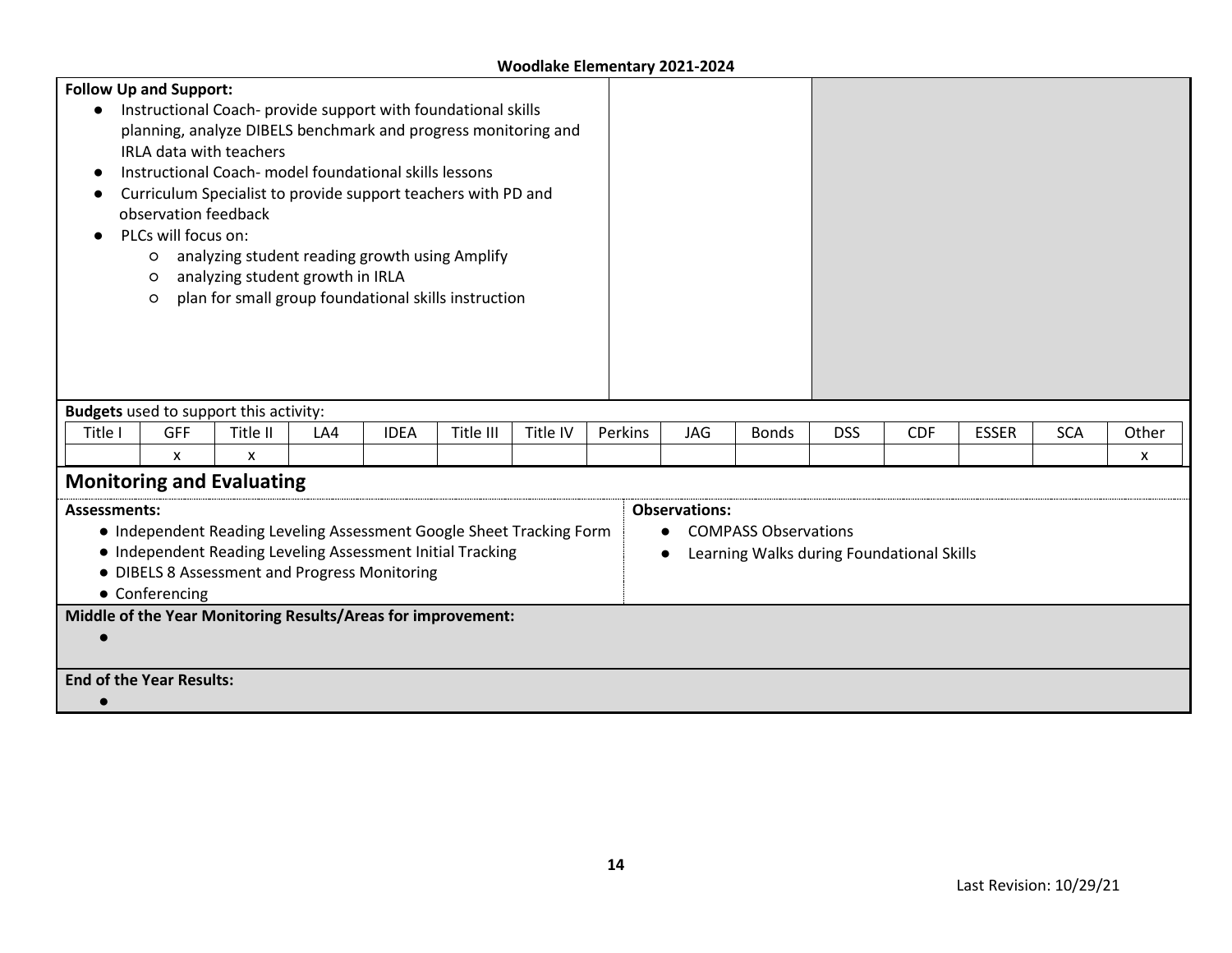## **3. SCHOOLWIDE GOALS FOR DIVERSE NEEDS**

- *Goals must be Specific, Measurable, Achievable, Results-focused, and Time-bound*
- *Must include one discipline goal, one goal for Students with Exceptionalities, and one goal for English Learners*

## **DISCIPLINE**

- *Schools will be given the label Urgent Intervention Required for Discipline (UIR-D) if the out-of- school suspension rate is more than two times the national average for the past three years*
- *Two times the national average equals 5.2% for grade PK-4 and 20.2% for grades 5-12*

| Goal #1 (Discipline):                |                                          |           |           |                                               |                                                                                                                                                |
|--------------------------------------|------------------------------------------|-----------|-----------|-----------------------------------------------|------------------------------------------------------------------------------------------------------------------------------------------------|
|                                      |                                          |           |           |                                               | From Spring 2021 to Spring 2024, the percentage of students receiving discipline referrals will decrease by 0.01% points each year as follows: |
| 2020-2021                            | 2021-2022                                | 2022-2023 | 2023-2024 |                                               |                                                                                                                                                |
| $\%$                                 | %                                        | $\%$      | %         |                                               |                                                                                                                                                |
| 2.16%                                | 2.15%                                    | 2.14%     | 2.13%     |                                               |                                                                                                                                                |
|                                      |                                          |           |           |                                               |                                                                                                                                                |
| Tier 1 (School wide):                |                                          |           |           | <b>Resources needed:</b>                      | <b>Team Reflection:</b>                                                                                                                        |
|                                      | • PBIS Pelican Praises                   |           |           | Lesson Plans/Powerpoints                      |                                                                                                                                                |
|                                      | • PBIS LESSON PLANS/POWERPOINTS          |           |           | <b>CHAMPO Board</b>                           |                                                                                                                                                |
| • CHAMPS                             |                                          |           |           | <b>CHAMPS Posters</b>                         |                                                                                                                                                |
|                                      | • FISH PHILOSOPHY                        |           |           | <b>Pelican Praises</b>                        |                                                                                                                                                |
|                                      | • Guidance Lessons with Counseling       |           |           | Counselor                                     |                                                                                                                                                |
| • Core Essentials                    |                                          |           |           | Core Essentials Curriculum                    |                                                                                                                                                |
|                                      | • Second Steps Lessons with Second Steps |           |           | <b>Behavior Coach</b>                         |                                                                                                                                                |
|                                      | • Morning Announcements                  |           |           | <b>MHP</b>                                    |                                                                                                                                                |
|                                      |                                          |           |           | Counselor                                     |                                                                                                                                                |
| <b>Tier 2 (Targeted Prevention):</b> |                                          |           |           | Second Steps<br><b>SBLC Committee Members</b> |                                                                                                                                                |
|                                      | • WINGS Check In/Check Out               |           |           | <b>TAT Committee Members</b>                  |                                                                                                                                                |
|                                      | • Counseling/MHP                         |           |           |                                               |                                                                                                                                                |
|                                      | • Teacher Assistance Team                |           |           |                                               |                                                                                                                                                |
|                                      | • School Building Level Committee        |           |           |                                               |                                                                                                                                                |
|                                      |                                          |           |           |                                               |                                                                                                                                                |
|                                      |                                          |           |           |                                               |                                                                                                                                                |
|                                      |                                          |           |           |                                               |                                                                                                                                                |
|                                      |                                          |           |           |                                               |                                                                                                                                                |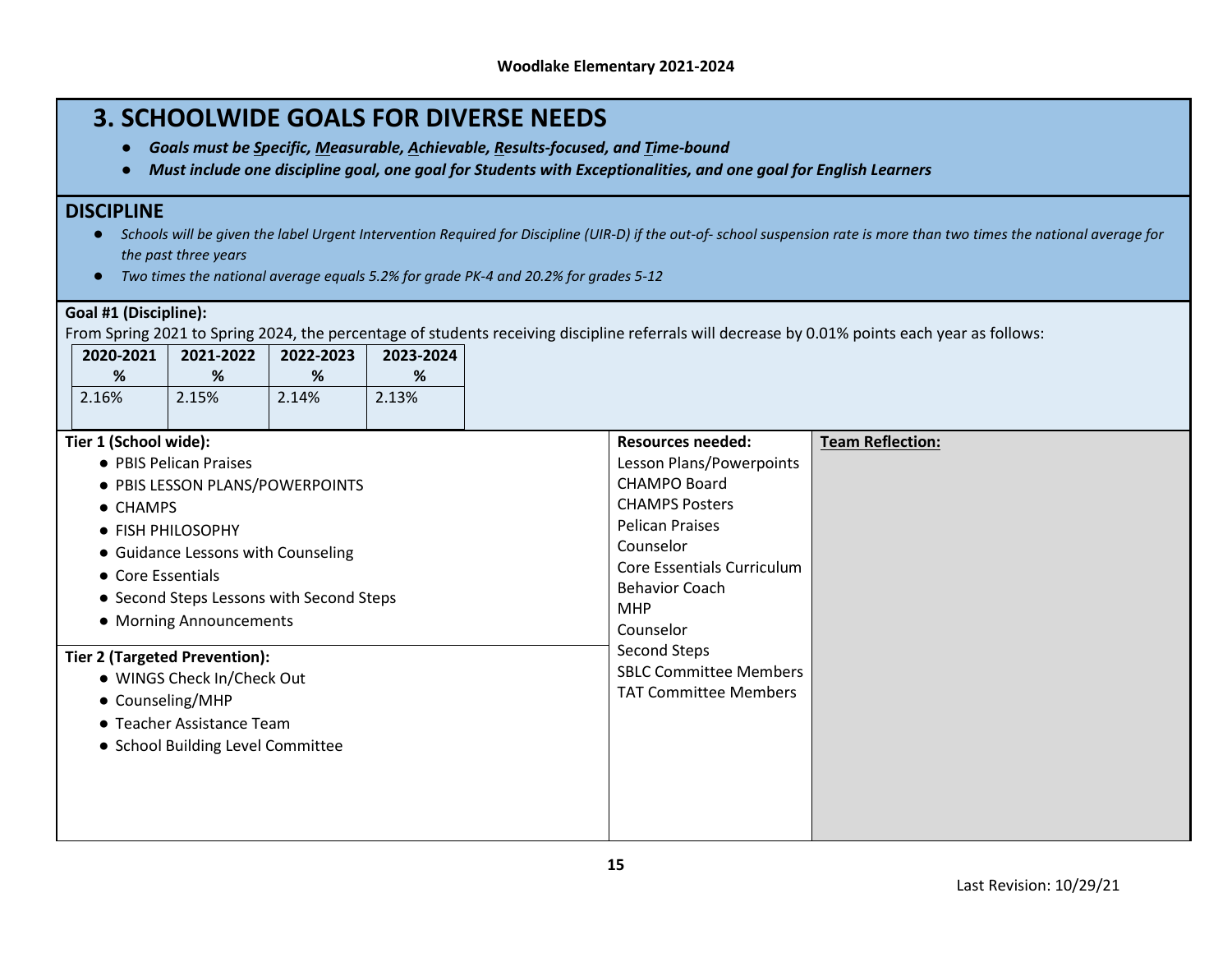| Tier 3 (Intensive Individual):                                        |          |     |             |           |          |            |                          |              |            |                                |                                      |            |       |  |
|-----------------------------------------------------------------------|----------|-----|-------------|-----------|----------|------------|--------------------------|--------------|------------|--------------------------------|--------------------------------------|------------|-------|--|
| • Functional Behavior Assessment                                      |          |     |             |           |          |            |                          |              |            |                                |                                      |            |       |  |
| • Behavior Intervention Plan                                          |          |     |             |           |          |            |                          |              |            |                                |                                      |            |       |  |
| • Second Steps Lessons with MHP                                       |          |     |             |           |          |            |                          |              |            |                                |                                      |            |       |  |
| • School Building Level Committee                                     |          |     |             |           |          |            |                          |              |            |                                |                                      |            |       |  |
| <b>Parent and Family Engagement Activity:</b>                         |          |     |             |           |          |            | Resources needed:        |              |            | <b>Participation Outcome:</b>  |                                      |            |       |  |
| • PBIS articles in PTA newsletter                                     |          |     |             |           |          |            | <b>PTA Newsletter</b>    |              |            |                                |                                      |            |       |  |
| • Core Essential Parent newsletter                                    |          |     |             |           |          |            | Core Essential parent    |              |            |                                | Parent Feedback/Exit Tickets/Survey: |            |       |  |
|                                                                       |          |     |             |           |          | Newsletter |                          |              |            |                                |                                      |            |       |  |
| <b>Professional Development:</b>                                      |          |     |             |           |          |            | <b>Resources needed:</b> |              |            | <b>Feedback from Teachers:</b> |                                      |            |       |  |
| <b>CHAMPS</b>                                                         |          |     |             |           |          |            | <b>CHAMPO Board</b>      |              |            |                                |                                      |            |       |  |
| PBIS Lessons/PPT                                                      |          |     |             |           |          |            | <b>CHAMPS Posters</b>    |              |            |                                |                                      |            |       |  |
|                                                                       |          |     |             |           |          |            | PBIS Lessons/PPT         |              |            |                                |                                      |            |       |  |
| Follow Up and Support: PBIS Committee; Faculty Meetings; Professional |          |     |             |           |          |            |                          |              |            |                                |                                      |            |       |  |
| <b>Learning Community Meetings</b>                                    |          |     |             |           |          |            |                          |              |            |                                |                                      |            |       |  |
| <b>Budgets</b> used to support this activity:                         |          |     |             |           |          |            |                          |              |            |                                |                                      |            |       |  |
| <b>GFF</b><br>Title I                                                 | Title II | LA4 | <b>IDEA</b> | Title III | Title IV | Perkins    | <b>JAG</b>               | <b>Bonds</b> | <b>DSS</b> | <b>CDF</b>                     | <b>ESSER</b>                         | <b>SCA</b> | Other |  |
| X                                                                     |          |     |             |           |          |            |                          |              |            |                                |                                      |            | x     |  |
| Data used to Monitor and Evaluate Goal:                               |          |     |             |           |          |            |                          |              |            |                                |                                      |            |       |  |
| • Discipline Data                                                     |          |     |             |           |          |            |                          |              |            |                                |                                      |            |       |  |
| • TAT/SBLC referrals                                                  |          |     |             |           |          |            |                          |              |            |                                |                                      |            |       |  |
| • Pelican Praises                                                     |          |     |             |           |          |            |                          |              |            |                                |                                      |            |       |  |
| Middle of the Year Monitoring Results/Areas for Improvement:          |          |     |             |           |          |            |                          |              |            |                                |                                      |            |       |  |
| <b>End of the Year Results:</b>                                       |          |     |             |           |          |            |                          |              |            |                                |                                      |            |       |  |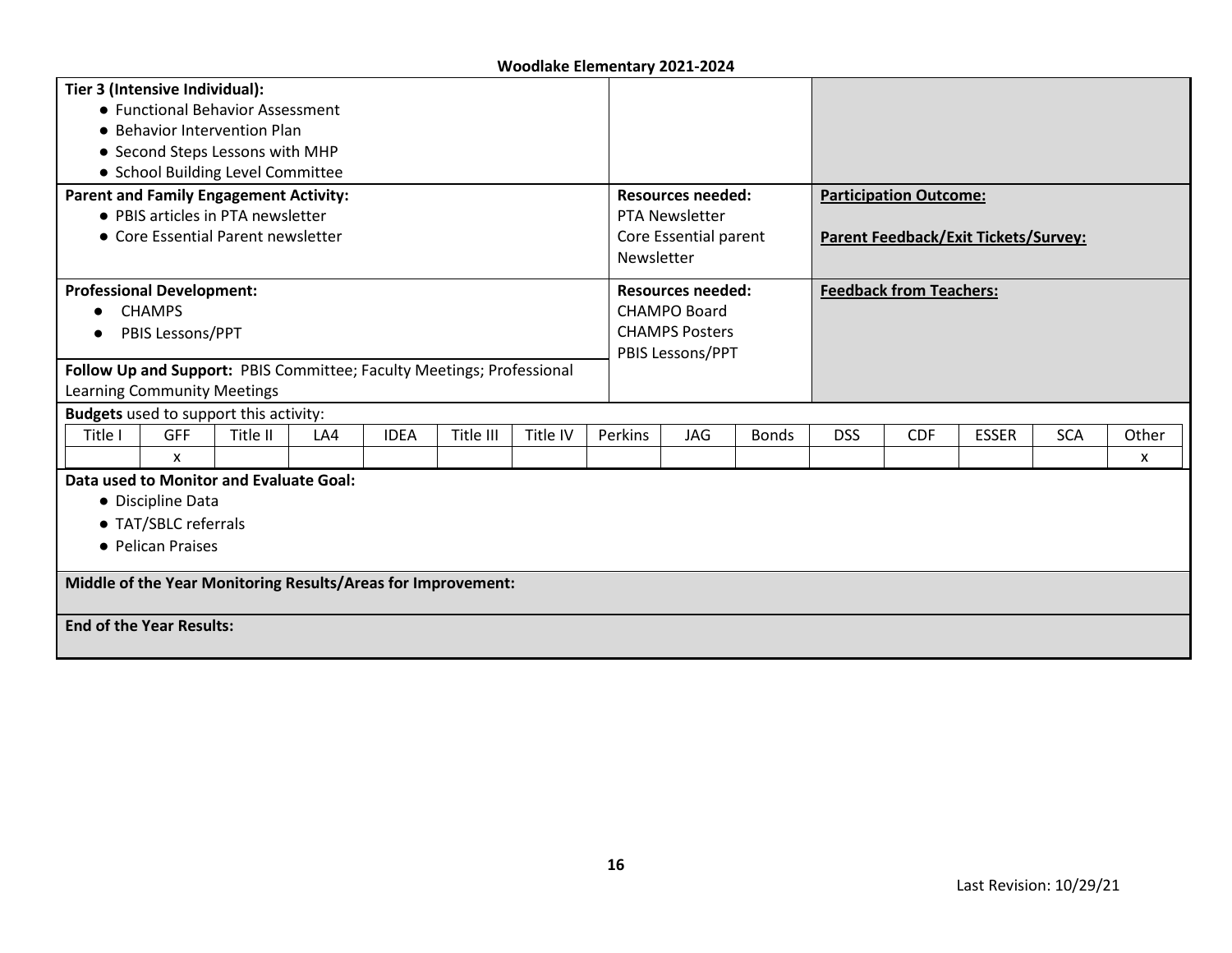| <b>STUDENTS WITH EXCEPTIONALITIES</b> |                                       | learners. (UDL Strategies - Goalbook Toolkit (goalbookapp.com)                 |            |                                                                                                                     | Universal Design for Learning (UDL) Strategies can be used to adapt the curriculum so that it is differentiated and able to meet the various needs of all |  |
|---------------------------------------|---------------------------------------|--------------------------------------------------------------------------------|------------|---------------------------------------------------------------------------------------------------------------------|-----------------------------------------------------------------------------------------------------------------------------------------------------------|--|
| Goal #2 (SWE):<br>2020-2021           | 2021-2022                             | 2022-2023                                                                      | 2023-2024  | From Spring 2021 to Spring 2024, the SPS for the SWE student group will increase by __ points each year as follows: |                                                                                                                                                           |  |
| <b>SPS</b>                            | <b>SPS</b>                            | <b>SPS</b>                                                                     | <b>SPS</b> |                                                                                                                     |                                                                                                                                                           |  |
|                                       |                                       |                                                                                |            |                                                                                                                     |                                                                                                                                                           |  |
|                                       |                                       | Describe policies and practices to identify disabilities early and accurately: |            |                                                                                                                     | <b>Team Reflection:</b>                                                                                                                                   |  |
|                                       | • Teachers' Assistance Team           |                                                                                |            |                                                                                                                     |                                                                                                                                                           |  |
|                                       | • School Building Level Committee     |                                                                                |            |                                                                                                                     |                                                                                                                                                           |  |
| $\bullet$ PLC                         | • Common planning time                | • Integrated sped/reg ed PLCs; Co-teaching model                               |            | Describe structures to increase collaboration amongst general and special education teachers:                       | <b>Team Reflection:</b>                                                                                                                                   |  |
|                                       |                                       | Supports and Strategies in Tier 1 (Core Instruction):                          |            | <b>Resources needed:</b>                                                                                            | <b>Team Reflection:</b>                                                                                                                                   |  |
| • ReadyGen                            |                                       |                                                                                |            | <b>Scaffolding Handbook</b>                                                                                         |                                                                                                                                                           |  |
| $\bullet$ Eureka                      |                                       |                                                                                |            | <b>Project Read Training</b>                                                                                        |                                                                                                                                                           |  |
| · Guidebooks<br>$\bullet$ IRLA        |                                       |                                                                                |            | <b>IRLA Manuals and Toolkits</b>                                                                                    |                                                                                                                                                           |  |
| • Amplify Reading                     |                                       |                                                                                |            | <b>Project Read Manuals</b><br><b>Project Read Supplies</b>                                                         |                                                                                                                                                           |  |
|                                       | • The Writing Revolution              |                                                                                |            |                                                                                                                     |                                                                                                                                                           |  |
|                                       | • Unique Learning (moderate students) |                                                                                |            |                                                                                                                     |                                                                                                                                                           |  |
|                                       |                                       | <b>Supports and Strategies in Tier 2 (Targeted Prevention):</b>                |            |                                                                                                                     |                                                                                                                                                           |  |
| • Amplify Instruction                 |                                       |                                                                                |            |                                                                                                                     |                                                                                                                                                           |  |
| $\bullet$ IRLA                        |                                       |                                                                                |            |                                                                                                                     |                                                                                                                                                           |  |
| • Project Read                        |                                       |                                                                                |            |                                                                                                                     |                                                                                                                                                           |  |
| • Eureka Equip<br>• ZEARN             |                                       |                                                                                |            |                                                                                                                     |                                                                                                                                                           |  |
| • Reflex Math                         |                                       |                                                                                |            |                                                                                                                     |                                                                                                                                                           |  |
| · Guidebook Support                   |                                       |                                                                                |            |                                                                                                                     |                                                                                                                                                           |  |
|                                       | • Scaffolding Handbook                |                                                                                |            |                                                                                                                     |                                                                                                                                                           |  |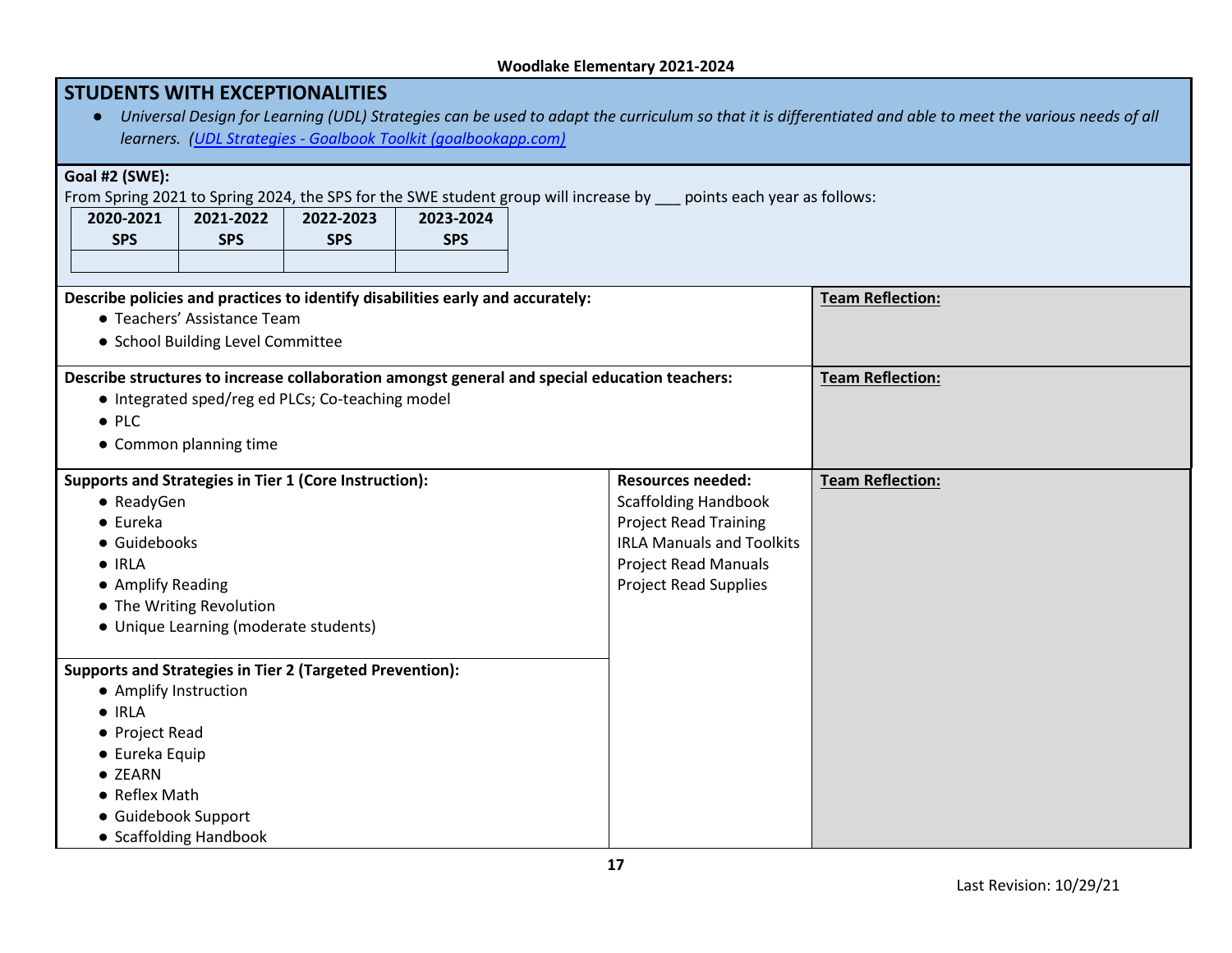| • Amplify Instruction Tutoring                            |                              |                                      |
|-----------------------------------------------------------|------------------------------|--------------------------------------|
| Supports and Strategies in Tier 3 (Intensive Individual): |                              |                                      |
| • Project Read                                            |                              |                                      |
| • Eureka Equip                                            |                              |                                      |
| • Reflex Math                                             |                              |                                      |
| • Amplify Instruction                                     |                              |                                      |
| · Guidebook Support                                       |                              |                                      |
| • Scaffolding Handbook                                    |                              |                                      |
| $\bullet$ PCI                                             |                              |                                      |
| <b>Parent and Family Engagement Activity:</b>             | <b>Resources needed:</b>     | <b>Participation Outcome:</b>        |
| <b>IEP Meetings</b><br>$\bullet$                          | <b>Handouts</b>              |                                      |
| <b>Information Night</b>                                  |                              | Parent Feedback/Exit Tickets/Survey: |
| <b>Professional Development:</b>                          | <b>Resources needed:</b>     | <b>Feedback from Teachers:</b>       |
| • Project Read Training                                   | <b>SWE Department</b>        |                                      |
| • ODR Training                                            | Consultants                  |                                      |
| • IEP Exemplar Training                                   | <b>Project Read Trainers</b> |                                      |
| • Behavior Supports Training                              | <b>Subs</b>                  |                                      |
| • IRLA training for 3rd grade                             | PLC Agenda                   |                                      |
| • PD for general education teacher on the following:      |                              |                                      |
| Dyslexia<br>$\circ$                                       |                              |                                      |
| Autism<br>$\circ$                                         |                              |                                      |
| <b>Behavior supports</b><br>O                             |                              |                                      |
| Accommodations<br>$\circ$                                 |                              |                                      |
| SPED laws and compliance<br>$\circ$                       |                              |                                      |
| Co-teaching best practices<br>$\circ$                     |                              |                                      |
| Conscience discipline<br>$\circ$                          |                              |                                      |
| <b>Follow Up and Support:</b>                             |                              |                                      |
| SWE School Coordinator/Data Manager                       |                              |                                      |
| <b>Monthly SWE Meetings</b>                               |                              |                                      |
| <b>Email Collaboration</b>                                |                              |                                      |
|                                                           |                              |                                      |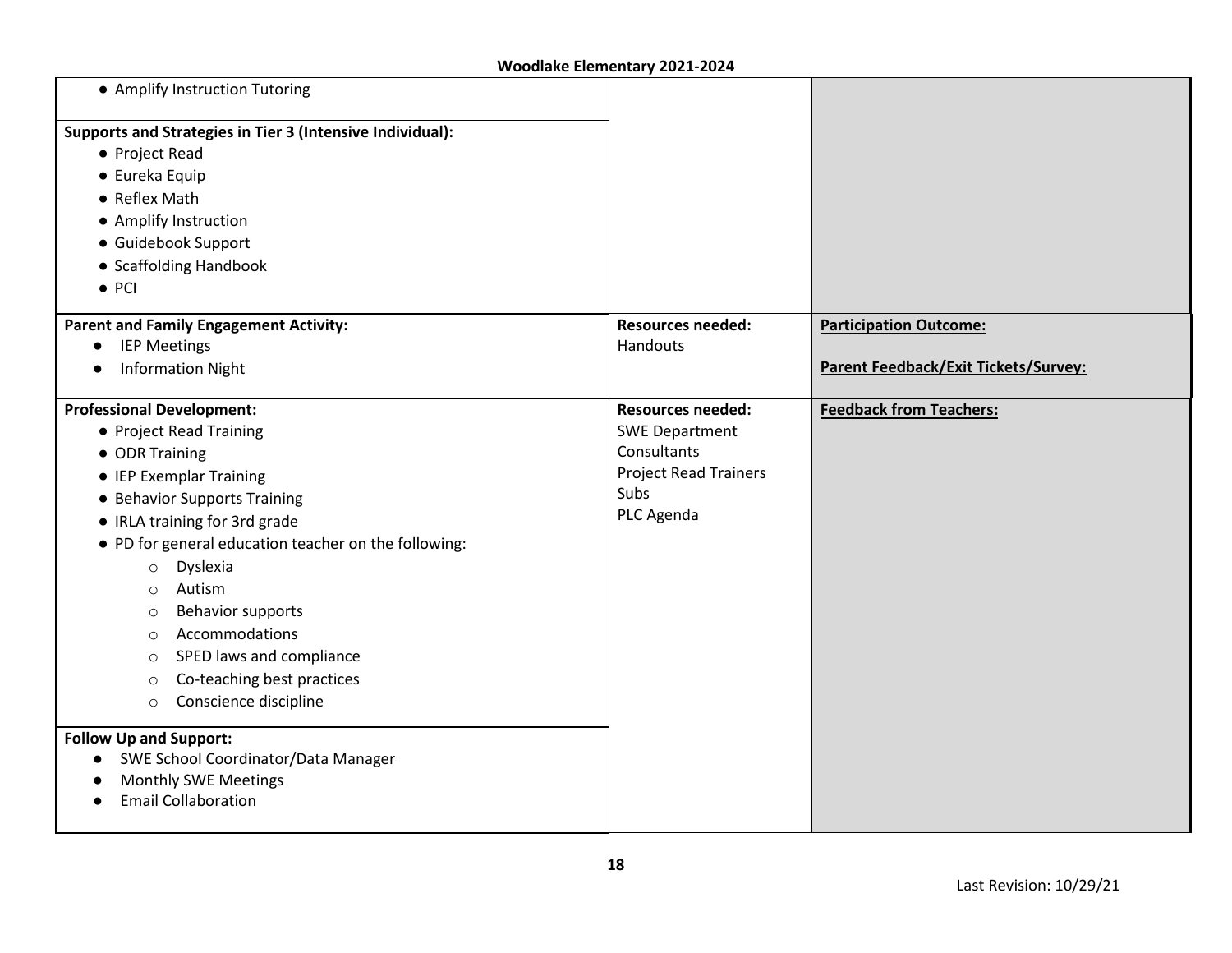|           | <b>Budgets</b> used to support this activity:                |          |     |             |           |          |         |     |              |            |            |              |            |       |
|-----------|--------------------------------------------------------------|----------|-----|-------------|-----------|----------|---------|-----|--------------|------------|------------|--------------|------------|-------|
| Title I   | <b>GFF</b>                                                   | Title II | LA4 | <b>IDEA</b> | Title III | Title IV | Perkins | JAG | <b>Bonds</b> | <b>DSS</b> | <b>CDF</b> | <b>ESSER</b> | <b>SCA</b> | Other |
|           | x                                                            | X        |     |             |           |          |         |     |              |            |            |              |            | x     |
|           | Data used to Evaluate Goal:                                  |          |     |             |           |          |         |     |              |            |            |              |            |       |
| $\bullet$ | <b>Dibels Progress Monitoring</b>                            |          |     |             |           |          |         |     |              |            |            |              |            |       |
|           | <b>SBLC Log</b>                                              |          |     |             |           |          |         |     |              |            |            |              |            |       |
|           | IRP-3 Forms                                                  |          |     |             |           |          |         |     |              |            |            |              |            |       |
| $\bullet$ | <b>LEAP 2025</b>                                             |          |     |             |           |          |         |     |              |            |            |              |            |       |
|           | <b>LEAP 360</b>                                              |          |     |             |           |          |         |     |              |            |            |              |            |       |
|           | <b>IRLA</b>                                                  |          |     |             |           |          |         |     |              |            |            |              |            |       |
|           | Parent Feedback                                              |          |     |             |           |          |         |     |              |            |            |              |            |       |
| $\bullet$ | <b>Schedules for Common Planning</b>                         |          |     |             |           |          |         |     |              |            |            |              |            |       |
|           | Middle of the Year Monitoring Results/Areas for Improvement: |          |     |             |           |          |         |     |              |            |            |              |            |       |
|           |                                                              |          |     |             |           |          |         |     |              |            |            |              |            |       |
|           | <b>End of the Year Results:</b>                              |          |     |             |           |          |         |     |              |            |            |              |            |       |
|           |                                                              |          |     |             |           |          |         |     |              |            |            |              |            |       |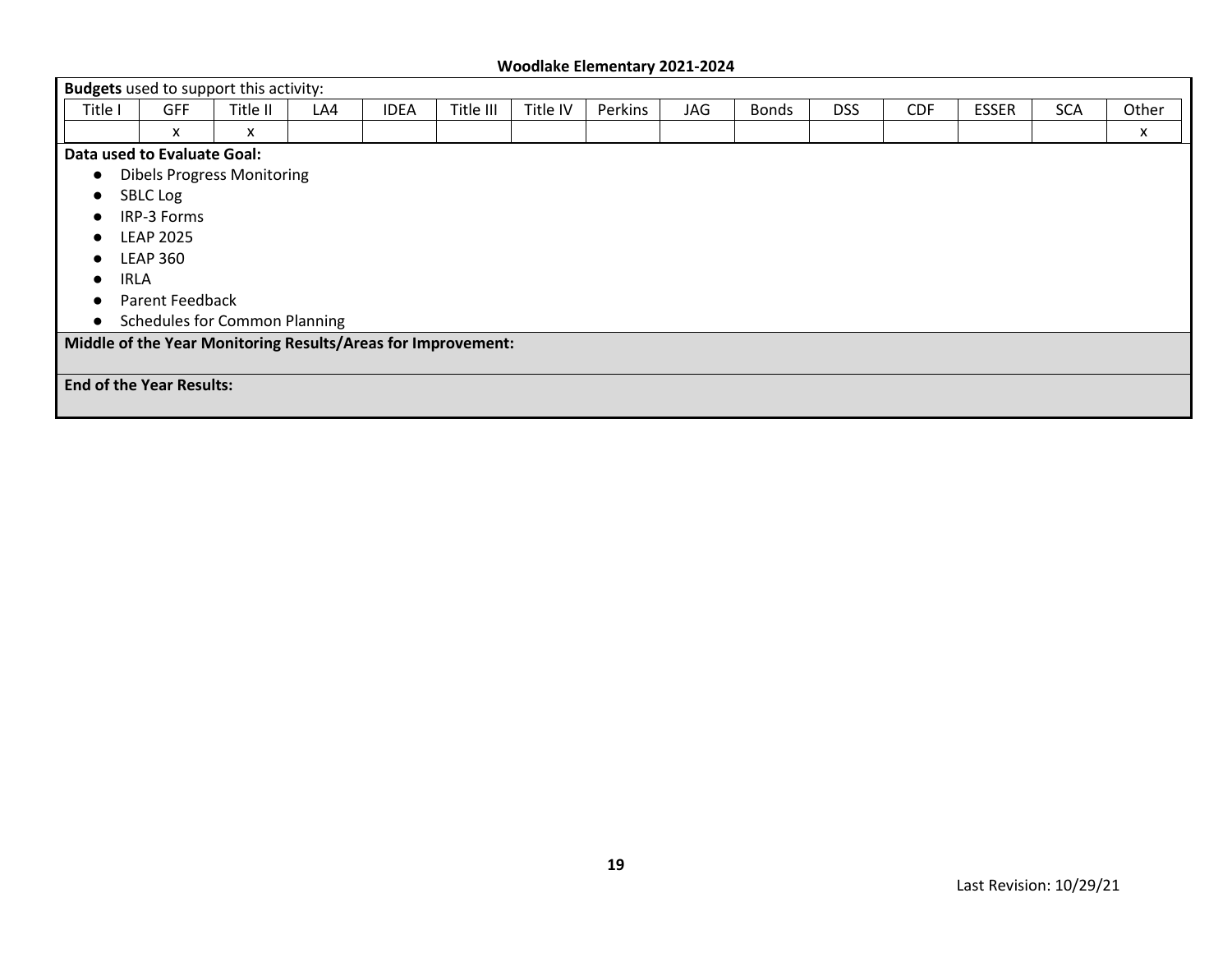|                                                                                                                                                                                                                                                                                                                                                                                                              | Woodlake Elementary 2021-2024                                                                                                                                                                                                                      |                                                                              |
|--------------------------------------------------------------------------------------------------------------------------------------------------------------------------------------------------------------------------------------------------------------------------------------------------------------------------------------------------------------------------------------------------------------|----------------------------------------------------------------------------------------------------------------------------------------------------------------------------------------------------------------------------------------------------|------------------------------------------------------------------------------|
| <b>ENGLISH LEARNERS</b>                                                                                                                                                                                                                                                                                                                                                                                      |                                                                                                                                                                                                                                                    |                                                                              |
| • Consider translating the following items: handbooks/discipline policies, disciplinary notices, report cards/progress reports, parent permission forms, testing                                                                                                                                                                                                                                             |                                                                                                                                                                                                                                                    |                                                                              |
| information, registration documents, home language survey, etc.                                                                                                                                                                                                                                                                                                                                              |                                                                                                                                                                                                                                                    |                                                                              |
| Consider verbally interpreting: registration & enrollment process, counseling on eligibility for EL program, disciplinary hearings, orientation/back to school                                                                                                                                                                                                                                               |                                                                                                                                                                                                                                                    |                                                                              |
| events, parent-teacher conferences, medical emergencies/nurse calls, school-wide announcements over intercom, meetings; etc.                                                                                                                                                                                                                                                                                 |                                                                                                                                                                                                                                                    |                                                                              |
| Goal #3 (English Learners):<br>From Spring 2021 to Spring 2024, all EL students will progress at least one level in each domain (Listening, Speaking, Reading, Writing), each year on the ELPT                                                                                                                                                                                                               |                                                                                                                                                                                                                                                    |                                                                              |
| assessment until reaching the proficiency level of English according to the state of Louisiana. (see EL Progress Tracking Chart)                                                                                                                                                                                                                                                                             |                                                                                                                                                                                                                                                    |                                                                              |
| Supports and Strategies in Tier 1 (Core Instruction):                                                                                                                                                                                                                                                                                                                                                        | <b>Resources needed:</b>                                                                                                                                                                                                                           | <b>Team Reflection:</b>                                                      |
| • Checklist of ways to accommodate of instructional strategies:<br>ReadyGen<br>$\circ$<br>Eureka<br>O<br>Guidebooks<br>O<br><b>IRLA</b><br>$\circ$<br><b>Amplify Reading</b><br>O<br>The Writing Revolution<br>$\circ$<br>ESL Instructional Aid small group instruction<br>Supports and Strategies in Tier 2 (Targeted Prevention):<br>$\bullet$ IRLA<br>• Project Read<br>$\bullet$ Eureka Equip<br>• ZEARN | <b>ESL Instructional Aid</b><br><b>ESL Curriculum Materials</b><br><b>Project Read Materials</b><br><b>IRLA Manual and Toolkits</b><br><b>Guaranteed Curriculum</b><br>ReadyGen Manuals<br><b>ESL District Handbook</b><br><b>Vocabulary Cards</b> |                                                                              |
| Supports and Strategies in Tier 3 (Intensive Individual):<br>$\bullet$ IRLA<br>• Project Read<br>$\bullet$ Eureka Equip<br>• ZEARN                                                                                                                                                                                                                                                                           |                                                                                                                                                                                                                                                    |                                                                              |
| <b>Parent and Family Engagement Activity:</b><br>• Translated Materials<br>• Spanish Language Robo Calls<br>• Google Translate                                                                                                                                                                                                                                                                               | <b>Resources needed:</b><br>Google Translate                                                                                                                                                                                                       | <b>Participation Outcome:</b><br><b>Parent Feedback/Exit Tickets/Survey:</b> |

**20**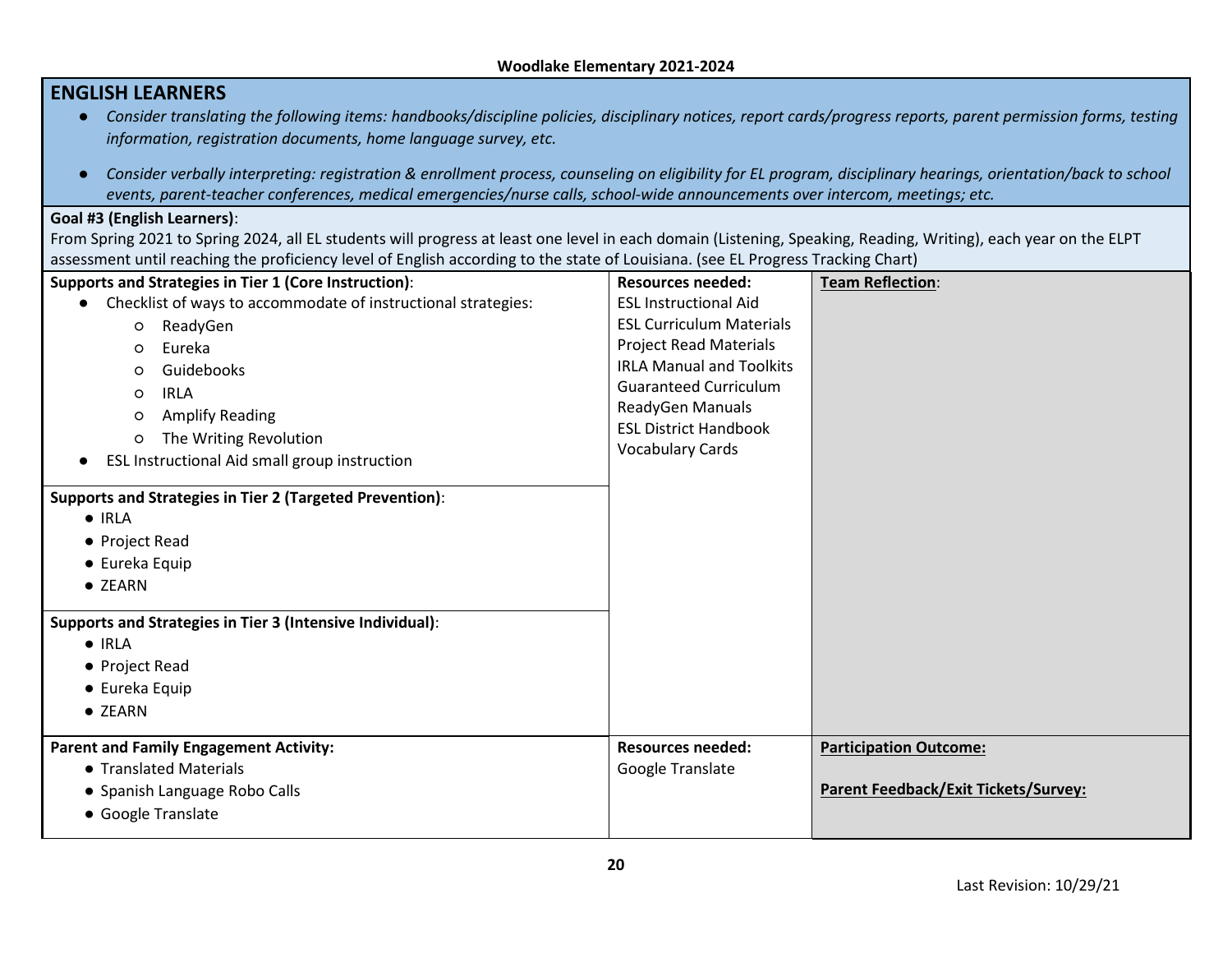|             | <b>Professional Development:</b>                             |                                           |     |             |           |          |         | <b>Resources needed:</b> |                              |              |            | <b>Feedback from Teachers:</b> |              |            |       |  |
|-------------|--------------------------------------------------------------|-------------------------------------------|-----|-------------|-----------|----------|---------|--------------------------|------------------------------|--------------|------------|--------------------------------|--------------|------------|-------|--|
|             |                                                              | <b>Professional Learning Communities:</b> |     |             |           |          |         | <b>ELL Coach</b>         |                              |              |            |                                |              |            |       |  |
|             | O                                                            | EL Instruction support will present on:   |     |             |           |          |         |                          | <b>ELL Instructional Aid</b> |              |            |                                |              |            |       |  |
|             |                                                              | Ways to support EL learners               |     |             |           |          |         |                          |                              |              |            |                                |              |            |       |  |
|             |                                                              | Modifying Assignments                     |     |             |           |          |         |                          |                              |              |            |                                |              |            |       |  |
|             | Grading/Progression Policy for EL Learners                   |                                           |     |             |           |          |         |                          |                              |              |            |                                |              |            |       |  |
|             | ELL Coach Google Meet Office Hours                           |                                           |     |             |           |          |         |                          |                              |              |            |                                |              |            |       |  |
|             | <b>Follow Up and Support:</b>                                |                                           |     |             |           |          |         |                          |                              |              |            |                                |              |            |       |  |
|             |                                                              | <b>ESL Instructional Coach</b>            |     |             |           |          |         |                          |                              |              |            |                                |              |            |       |  |
|             | PLC Support with ELLs                                        |                                           |     |             |           |          |         |                          |                              |              |            |                                |              |            |       |  |
|             | ELL Coach Google Meet Office Hours                           |                                           |     |             |           |          |         |                          |                              |              |            |                                |              |            |       |  |
|             |                                                              | Accommodation for English Learnings       |     |             |           |          |         |                          |                              |              |            |                                |              |            |       |  |
|             |                                                              | English Learners Handbook                 |     |             |           |          |         |                          |                              |              |            |                                |              |            |       |  |
|             |                                                              |                                           |     |             |           |          |         |                          |                              |              |            |                                |              |            |       |  |
|             | <b>Budgets</b> used to support this activity:                |                                           |     |             |           |          |         |                          |                              |              |            |                                |              |            |       |  |
| Title I     | <b>GFF</b>                                                   | Title II                                  | LA4 | <b>IDEA</b> | Title III | Title IV | Perkins |                          | JAG                          | <b>Bonds</b> | <b>DSS</b> | <b>CDF</b>                     | <b>ESSER</b> | <b>SCA</b> | Other |  |
|             | X                                                            | $\mathsf{x}$                              |     |             |           |          |         |                          |                              |              |            |                                |              |            | X     |  |
|             | Data used to Evaluate Goal:                                  |                                           |     |             |           |          |         |                          |                              |              |            |                                |              |            |       |  |
| <b>ELPT</b> |                                                              |                                           |     |             |           |          |         |                          |                              |              |            |                                |              |            |       |  |
|             | <b>DIBELS Progress Monitoring</b>                            |                                           |     |             |           |          |         |                          |                              |              |            |                                |              |            |       |  |
| <b>IRLA</b> |                                                              |                                           |     |             |           |          |         |                          |                              |              |            |                                |              |            |       |  |
|             | Middle of the Year Monitoring Results/Areas for Improvement: |                                           |     |             |           |          |         |                          |                              |              |            |                                |              |            |       |  |
|             | <b>End of the Year Results:</b>                              |                                           |     |             |           |          |         |                          |                              |              |            |                                |              |            |       |  |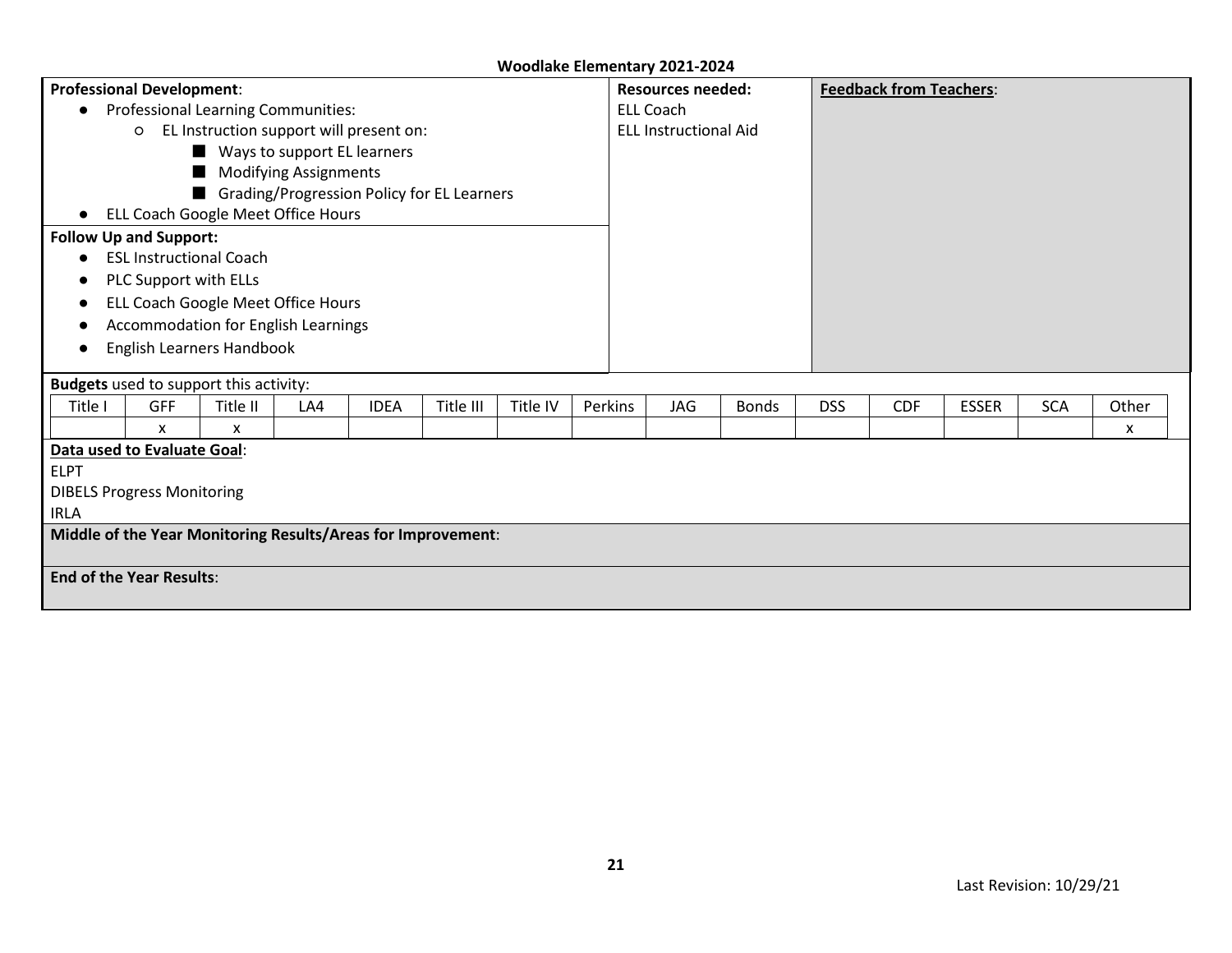## **4. PARENT AND FAMILY ENGAGEMENT**

- *The school-wide plan must be developed with the involvement of parents and other members of the community to be served, as well as individuals who will carry out the plan, including teachers, principals, other school leaders, paraprofessionals, and students (if applicable).*
- The school-wide plan shall be available to the District, parents, and public, and information contained in the plan shall be in an understandable and uniform *format and, to the extent practicable, provided in a language that the parents can understand.*
- *Each school must meet the federal requirements, including the development and implementation of a parent and family engagement policy that includes a school-parent compact outlining shared responsibility for high student academic achievement.*

#### **Describe how the school communicates information to parents regarding curriculum, assessments, student progress, etc.:**

- Pelican Papers are sent home every Wednesday of each 9 weeks with student weekly grades.
- JPAMS/ Student Progress Center is available for parents to monitor student grades.
- Conferences are scheduled with parents on a regular basis to discuss students' progress.
- Google Classrooms are available to parents for communication on the curriculum and assessments.
- Teacher Newsletters are sent home weekly with information on curriculum and assessments.
- PTA Newsletters sent home quarterly with curriculum information and current events.
- School Handbook/District Handbook provided to parents.
- Open House provides important curriculum, procedures and assessment information.
- School, Teacher, PTA Website
- PTA Facebook Page
- Robocalls
- SBLC meetings designed for teacher, staff, parent interaction to implement plan for student support
- Counseling services provide interaction between counselor/MHP and parents to aid in student support

**Describe how parents and community stakeholders are included as decision makers in a broad spectrum of school decisions:**

- Parent Communication
- **School Events**
- **Community Events**
- PTA Meetings
- PTA Executive Board meets with Administration Monthly
- Demonstrate a Positive View of Learning at Home
- Homework
- Stakeholders Incentivized Involvement
- **Extracurricular Activities**
- Third Grade LEAP 2025 Parent Meeting

**Resources Needed to Support Parent and Family Engagement:**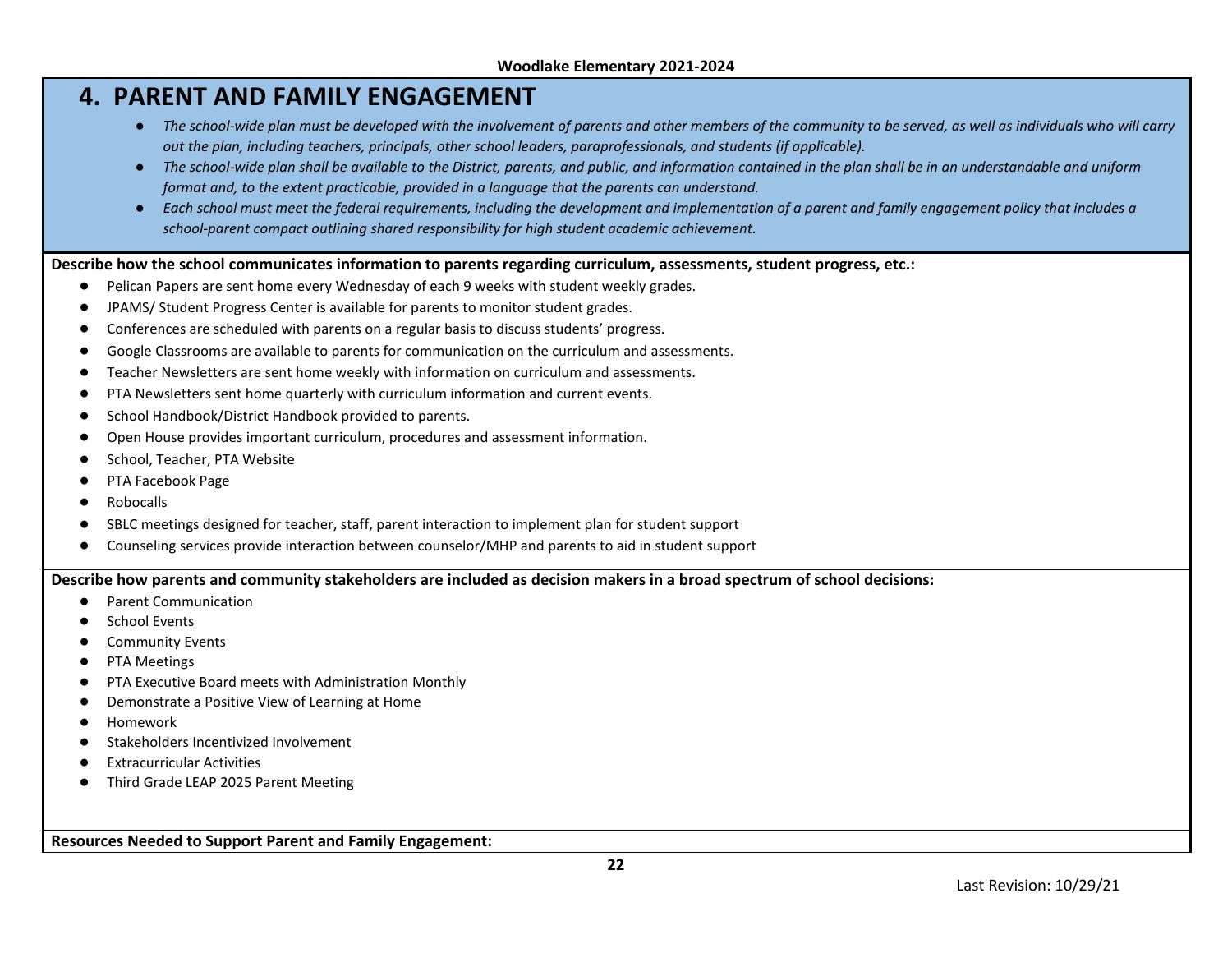- PTA Newsletters
- Teacher Newsletters
- Extracurricular Activities (i.e. STEM night)
- Information/ Handouts for LEAP 2025 Parent Meeting

#### **Budgets** used to support this activity:

| Title I                 | <b>GFF</b>             | Title II | LA4 | <b>IDEA</b> | Title III | Title IV | Perkins | JAG | <b>Bonds</b> | <b>DSS</b> | <b>CDF</b> | <b>ESSER</b> | <b>SCA</b> | Other |
|-------------------------|------------------------|----------|-----|-------------|-----------|----------|---------|-----|--------------|------------|------------|--------------|------------|-------|
|                         | $\mathbf{v}$<br>$\sim$ |          |     |             |           |          |         |     |              |            |            |              |            |       |
| <b>Team Reflection:</b> |                        |          |     |             |           |          |         |     |              |            |            |              |            |       |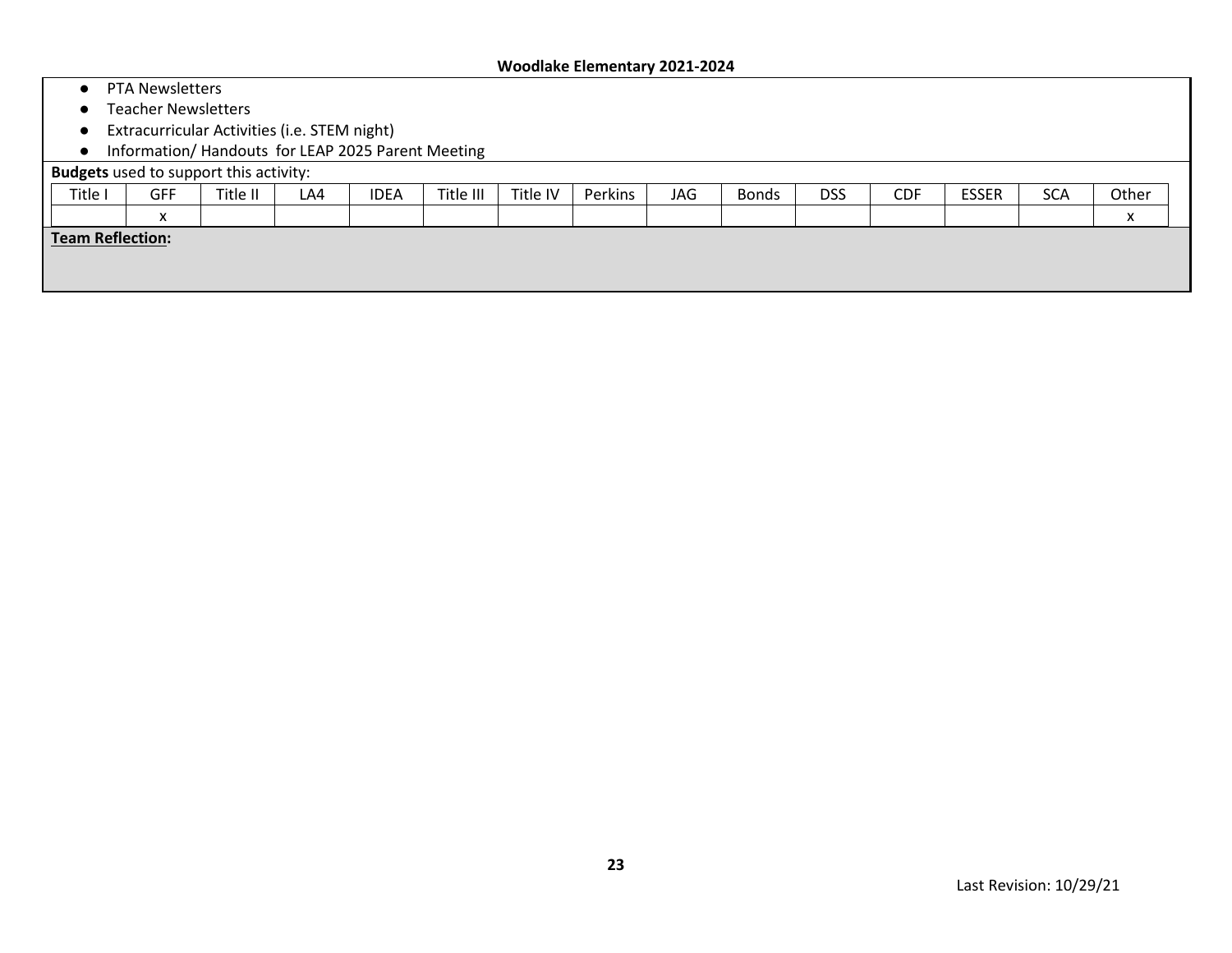## **5. INTERVENTIONS FOR AT-RISK STUDENTS**

**Process for determining student participation in school and classroom interventions and the process for monitoring the interventions**:

**Determining Participation in Interventions:**

- DIBELS 8 Data Analysis
- Teacher Observations
- Teachers' Assistance Team
- School Building Leveling Committee
- Eureka Equip Module Pre-Assessments

#### **Process for Monitoring Interventions:**

- **DIBELS 8 Progress Monitoring**
- **IRP-3 Intervention Data Tracking**
- Individual Teacher Meetings with TRT to review data
- IRLA Google Sheet Tracking Form

#### **Describe how the school ensures that interventions do not replace core instruction**:

- Grade Level Intervention Time
- Amplify Instruction specific to DIBELS data
- ZEARN lessons assigned based on Eureka Equip Module Pre-Assessments

## **Interventions/programs available for students in need (include grade levels and skills addressed)**:

- Amplify Instruction (K-3rd) Foundational Reading Skills, Comprehension, and Fluency
- Eureka Equip Support Lessons (1st-3rd) Mathematical Content
- ZEARN (K-3rd) Mathematical Content and Fluency
- Reflex Math (2nd-3rd) Mathematical Fluency
- Project Read (1st-3rd) Foundational Reading Skills

**Describe the process for ensuring progress monitoring is carried out and results are monitored**:

- DIBELS 8 Progress Monitoring (Students in SBLC/TAT- weekly, Intensive- every 2 weeks, Strategic- every 3 weeks)
- DIBELS 8 Progress Monitoring Reports Printed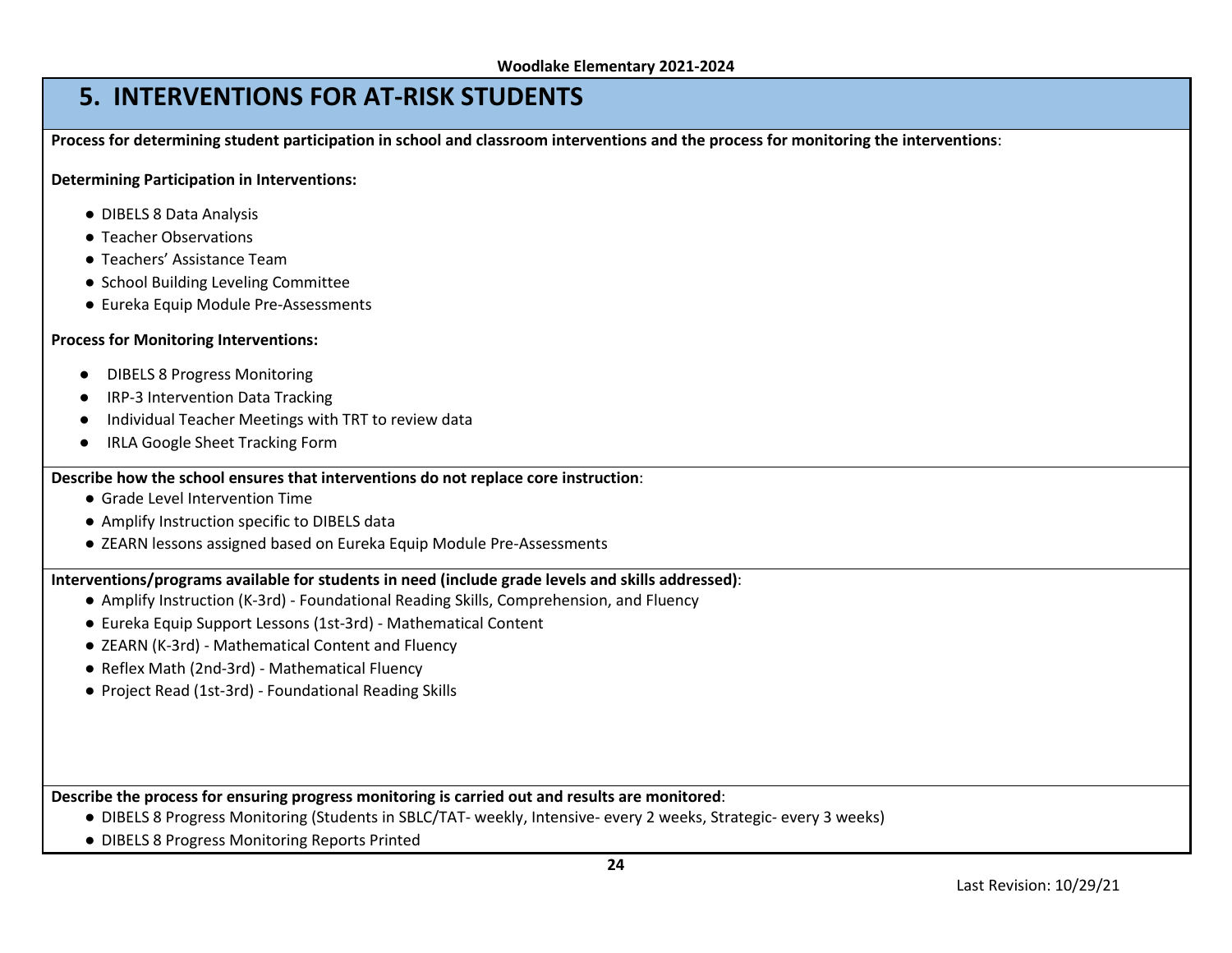- Eureka Equip Module Pre-Assessments given at the beginning of each Module
- Weekly Math Grades
- IRP-3 Intervention Tracking Forms

| <b>Budgets</b> used to support this activity:     |            |          |     |             |           |          |         |     |              |            |            |              |            |       |
|---------------------------------------------------|------------|----------|-----|-------------|-----------|----------|---------|-----|--------------|------------|------------|--------------|------------|-------|
| Title I                                           | <b>GFF</b> | Title II | LA4 | <b>IDEA</b> | Title III | Title IV | Perkins | JAG | <b>Bonds</b> | <b>DSS</b> | <b>CDF</b> | <b>ESSER</b> | <b>SCA</b> | Other |
|                                                   | X          | X        |     |             |           |          |         |     |              |            |            |              |            | x     |
| <b>Resources Needed to Support Interventions:</b> |            |          |     |             |           |          |         |     |              |            |            |              |            |       |
| <b>Project Read Lessons</b>                       |            |          |     |             |           |          |         |     |              |            |            |              |            |       |
| Amplify Instruction Lessons                       |            |          |     |             |           |          |         |     |              |            |            |              |            |       |
| Tutor                                             |            |          |     |             |           |          |         |     |              |            |            |              |            |       |
| <b>ZEARN</b>                                      |            |          |     |             |           |          |         |     |              |            |            |              |            |       |
| <b>Eureka Equip Supporting Content Lessons</b>    |            |          |     |             |           |          |         |     |              |            |            |              |            |       |
| Professional Development on Intervention Programs |            |          |     |             |           |          |         |     |              |            |            |              |            |       |
| <b>Middle of the Year Monitoring Results:</b>     |            |          |     |             |           |          |         |     |              |            |            |              |            |       |
|                                                   |            |          |     |             |           |          |         |     |              |            |            |              |            |       |
| <b>End of the Year Results:</b>                   |            |          |     |             |           |          |         |     |              |            |            |              |            |       |
|                                                   |            |          |     |             |           |          |         |     |              |            |            |              |            |       |
|                                                   |            |          |     |             |           |          |         |     |              |            |            |              |            |       |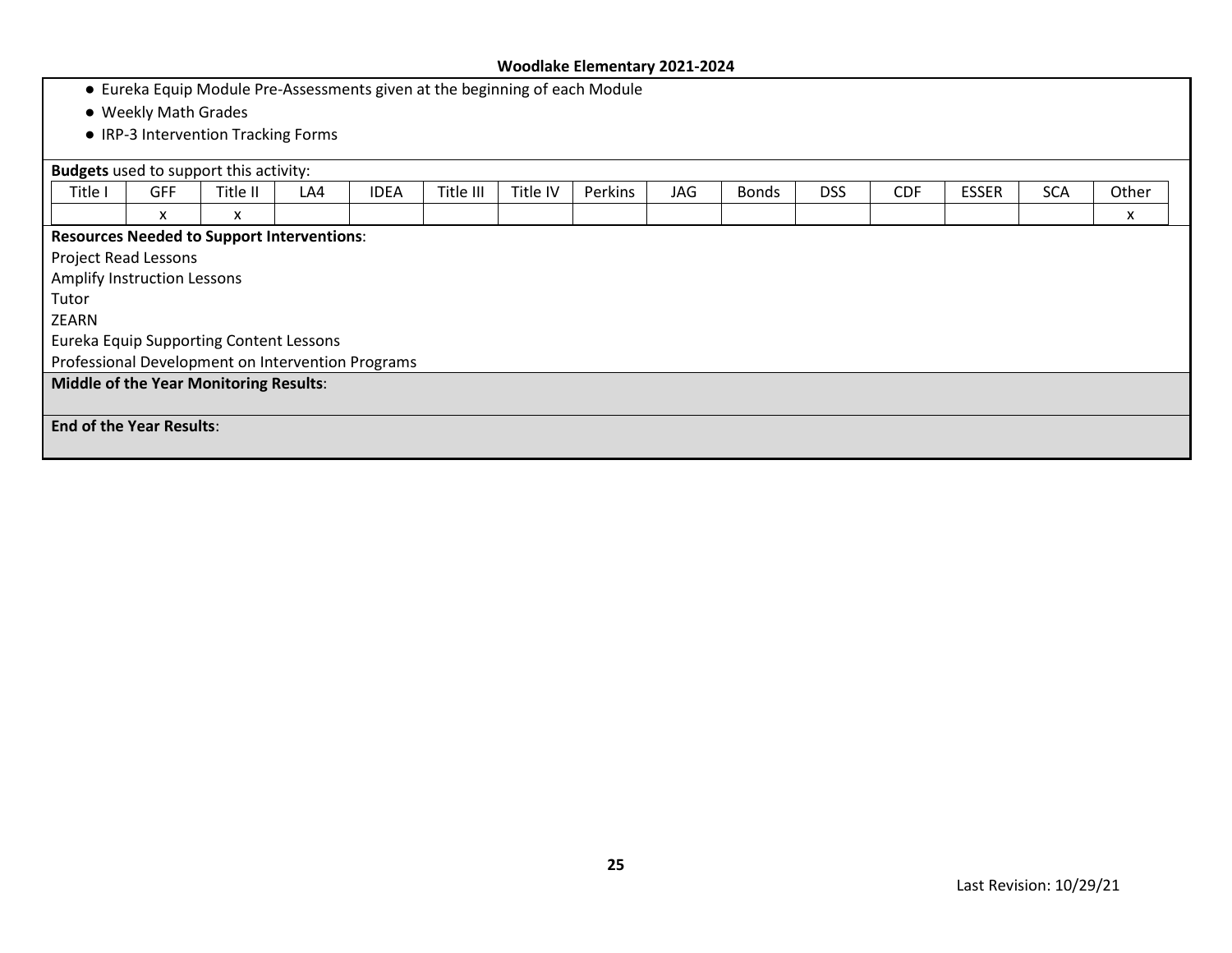|         | <b>6. SUPPORT AND EXTENDED LEARNING</b>                                                                                                                                                                                                                   |          |     |             |           |          |                                                                                                                                                                                             |            |              |            |                  |                                                                                               |            |       |
|---------|-----------------------------------------------------------------------------------------------------------------------------------------------------------------------------------------------------------------------------------------------------------|----------|-----|-------------|-----------|----------|---------------------------------------------------------------------------------------------------------------------------------------------------------------------------------------------|------------|--------------|------------|------------------|-----------------------------------------------------------------------------------------------|------------|-------|
|         | Virtual field trips to accommodate Covid restrictions<br><b>STEM Day</b><br><b>Cultural Arts Day</b>                                                                                                                                                      |          |     |             |           |          | Support and extended learning opportunities within the school day (field trips, art, music, etc.)<br>Enrichments art, music, library once a day and PE twice a week for all PreK-3 students |            |              |            | Google Classroom | <b>Resources needed:</b><br><b>STEM Day Activities</b><br><b>Cultural Arts Day Activities</b> |            |       |
|         | Extended learning opportunities beyond the school day and school year (e.g. $21^{st}$ century, before or after school<br><b>Resources needed:</b><br>tutoring, credit recovery, etc.):<br><b>Child Care Workers</b><br>Child care before and after school |          |     |             |           |          |                                                                                                                                                                                             |            |              |            |                  |                                                                                               |            |       |
|         | <b>Budgets</b> used to support this activity:                                                                                                                                                                                                             |          |     |             |           |          |                                                                                                                                                                                             |            |              |            |                  |                                                                                               |            |       |
| Title I | <b>GFF</b>                                                                                                                                                                                                                                                | Title II | LA4 | <b>IDEA</b> | Title III | Title IV | Perkins                                                                                                                                                                                     | <b>JAG</b> | <b>Bonds</b> | <b>DSS</b> | <b>CDF</b>       | <b>ESSER</b>                                                                                  | <b>SCA</b> | Other |
|         | X                                                                                                                                                                                                                                                         |          |     |             |           |          |                                                                                                                                                                                             |            |              |            |                  |                                                                                               |            | x     |
|         | List programs that need to be evaluated and what data will be used to monitor and evaluate:<br>• Child care before and after school<br>attendance records<br>$\circ$<br>personnel timesheets<br>$\circ$                                                   |          |     |             |           |          |                                                                                                                                                                                             |            |              |            |                  |                                                                                               |            |       |
|         | Middle of the Year Monitoring Results/Areas for Improvement:                                                                                                                                                                                              |          |     |             |           |          |                                                                                                                                                                                             |            |              |            |                  |                                                                                               |            |       |
|         | <b>End of the Year Results:</b>                                                                                                                                                                                                                           |          |     |             |           |          |                                                                                                                                                                                             |            |              |            |                  |                                                                                               |            |       |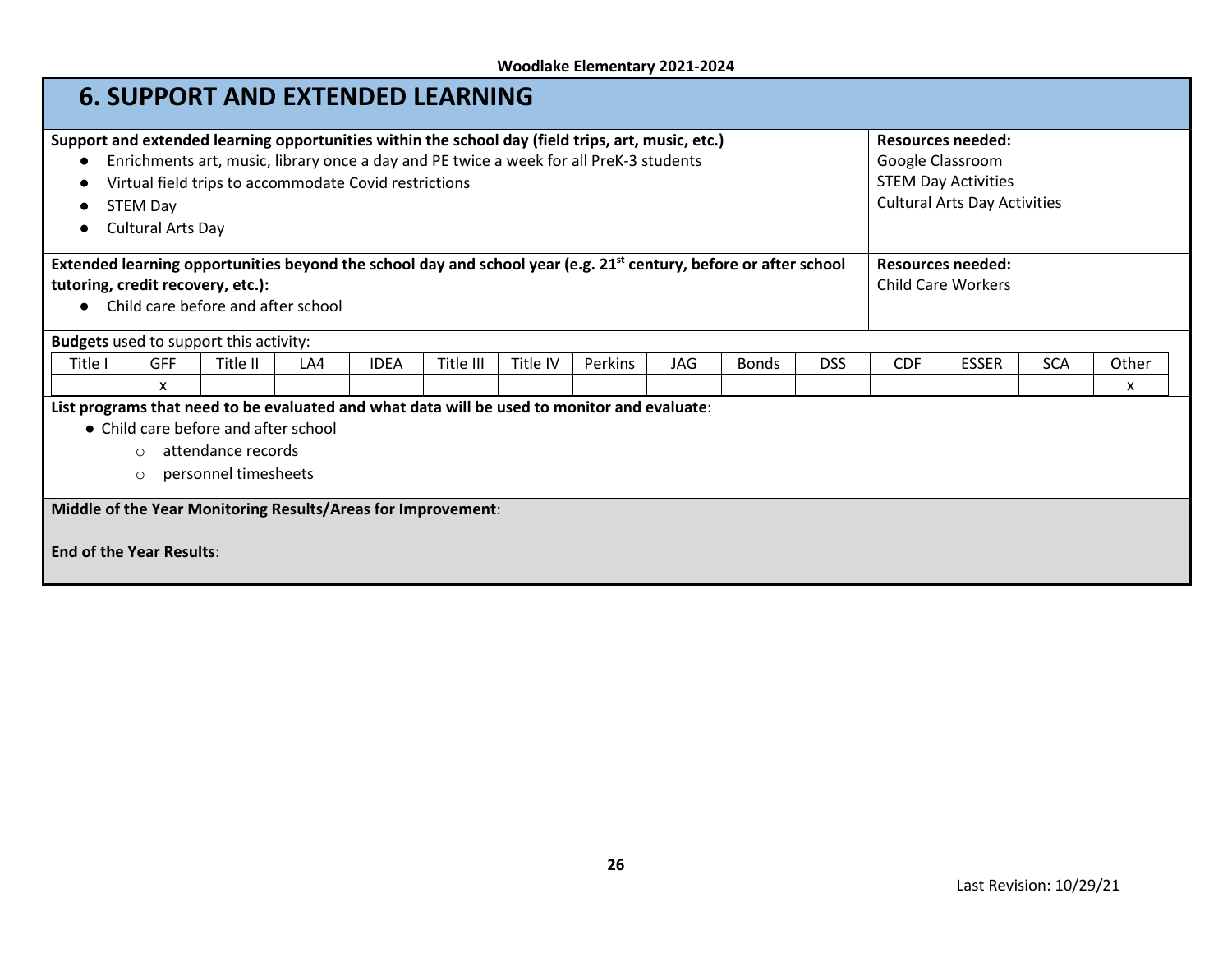## **7. COUNSELING SERVICES**

*The Guidance Counselor and Mental Health Provider (MHP) will collaborate counseling services in order to promote students' age appropriate social/emotional development and to address students' special counseling needs through counseling class, individual and small group counseling, and consultation to parents and teachers. The counseling and MHP services will be coordinated based on students' needs and level of intensity through a triadic system of intervention including tier 1 for school wide promotion and prevention, tier 2 for early intervention with additional supports, and tier 3 for intensive intervention with necessary accommodations and supports. The counseling and MHP services will assist students with developing self-regulation ability and coping strategies for handling internalizing or externalizing struggles in order to redirect their focus on academic achievements. The school's administrators will monitor implementation of the counseling and MHP program.* 

| <b>Services Provided by Mental Health Provider(s):</b>                                                                                  |                                                                                                  |  |  |  | <b>Resources needed:</b> |  |  |  |   |            |              |                    |                       |  |  |  |  |  |
|-----------------------------------------------------------------------------------------------------------------------------------------|--------------------------------------------------------------------------------------------------|--|--|--|--------------------------|--|--|--|---|------------|--------------|--------------------|-----------------------|--|--|--|--|--|
|                                                                                                                                         | • Small Group Lessons                                                                            |  |  |  |                          |  |  |  |   |            |              |                    | Support skill lessons |  |  |  |  |  |
|                                                                                                                                         | • Crisis Response                                                                                |  |  |  |                          |  |  |  |   |            |              |                    | <b>MHP</b>            |  |  |  |  |  |
|                                                                                                                                         | • Early intervention support through social skill lessons and emotional awareness skills         |  |  |  |                          |  |  |  |   |            |              |                    |                       |  |  |  |  |  |
|                                                                                                                                         | <b>Services Provided by Counselor(s):</b><br><b>Resources needed:</b>                            |  |  |  |                          |  |  |  |   |            |              |                    |                       |  |  |  |  |  |
|                                                                                                                                         | • Guidance Lessons - Weekly Whole Class                                                          |  |  |  |                          |  |  |  |   |            |              | Guidance lessons   |                       |  |  |  |  |  |
|                                                                                                                                         | • Individual Counseling                                                                          |  |  |  |                          |  |  |  |   |            |              | Guidance counselor |                       |  |  |  |  |  |
|                                                                                                                                         | • Small Group Lessons                                                                            |  |  |  |                          |  |  |  |   |            |              |                    |                       |  |  |  |  |  |
|                                                                                                                                         | • Consultation and collaboration with staff, teachers, and parents to meet the needs of students |  |  |  |                          |  |  |  |   |            |              |                    |                       |  |  |  |  |  |
|                                                                                                                                         | • SBLC team member                                                                               |  |  |  |                          |  |  |  |   |            |              |                    |                       |  |  |  |  |  |
| $\bullet$ 504 Chair                                                                                                                     |                                                                                                  |  |  |  |                          |  |  |  |   |            |              |                    |                       |  |  |  |  |  |
|                                                                                                                                         |                                                                                                  |  |  |  |                          |  |  |  |   |            |              |                    |                       |  |  |  |  |  |
| <b>Budgets</b> used to support this activity:                                                                                           |                                                                                                  |  |  |  |                          |  |  |  |   |            |              |                    |                       |  |  |  |  |  |
| <b>GFF</b><br>Perkins<br><b>JAG</b><br><b>DSS</b><br>Title I<br>Title II<br><b>IDEA</b><br>Title III<br>Title IV<br>LA4<br><b>Bonds</b> |                                                                                                  |  |  |  |                          |  |  |  |   | <b>CDF</b> | <b>ESSER</b> | <b>SCA</b>         | Other                 |  |  |  |  |  |
|                                                                                                                                         | X                                                                                                |  |  |  |                          |  |  |  | х |            |              |                    |                       |  |  |  |  |  |
| <b>Team Reflection:</b>                                                                                                                 |                                                                                                  |  |  |  |                          |  |  |  |   |            |              |                    |                       |  |  |  |  |  |
|                                                                                                                                         |                                                                                                  |  |  |  |                          |  |  |  |   |            |              |                    |                       |  |  |  |  |  |
|                                                                                                                                         |                                                                                                  |  |  |  |                          |  |  |  |   |            |              |                    |                       |  |  |  |  |  |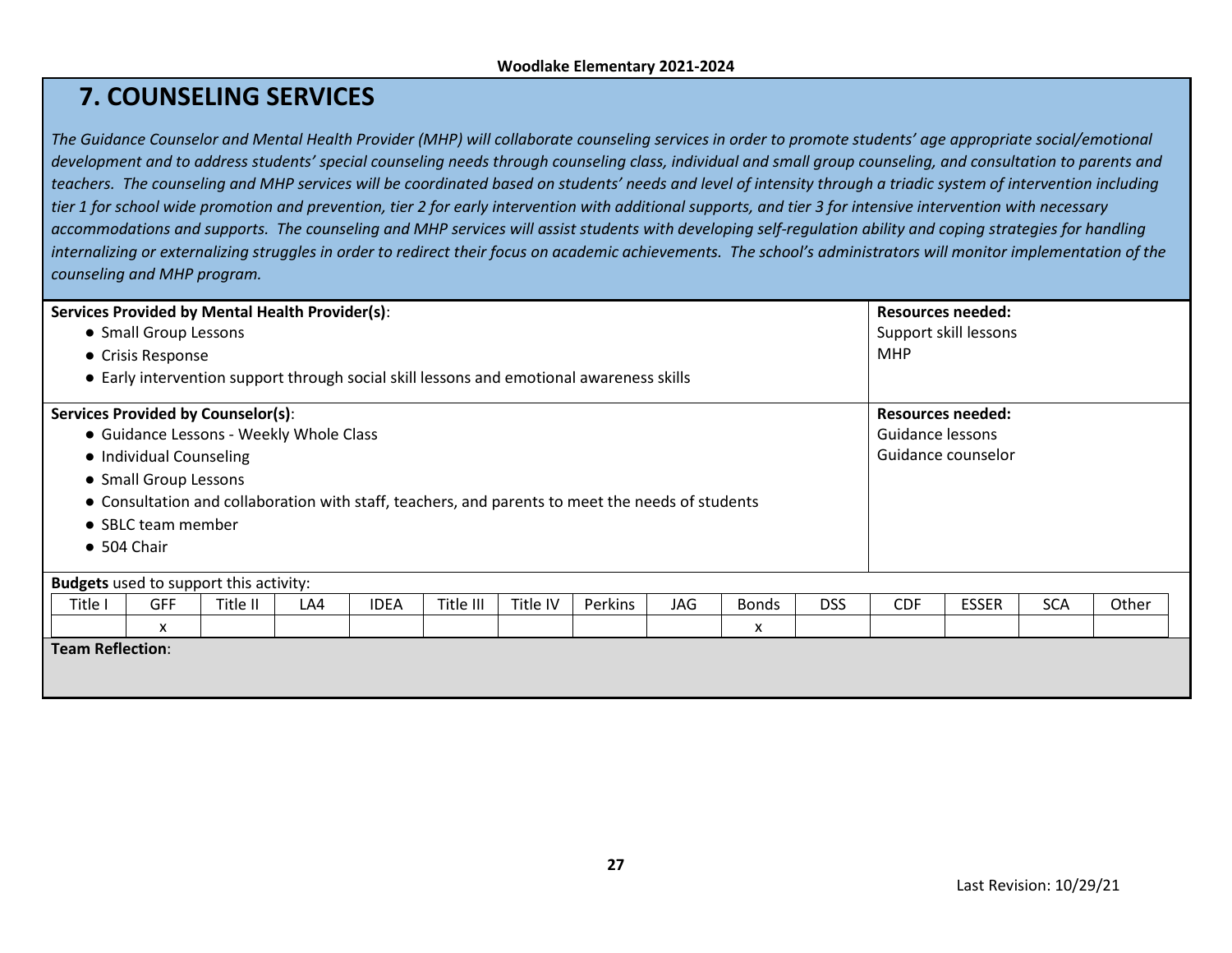## **8. TRANSITION ACTIVITIES**

*Describe school-wide transition activities including those for Students with Exceptionalities, such as:* 

- *coordinating supports at key transition points and preparing students for successful transition within the PK-12 system and beyond;*
- *familiarizing the student and family with the structures, routines, and expectations of new settings/schools; and*
- *preparing students for postsecondary transition*.

|                                                 | <b>Transition Activities for Students:</b>                                       |          |     | <b>Resources needed:</b> |           |          |         |            |              |            |                           |                           |            |       |  |  |
|-------------------------------------------------|----------------------------------------------------------------------------------|----------|-----|--------------------------|-----------|----------|---------|------------|--------------|------------|---------------------------|---------------------------|------------|-------|--|--|
| $\bullet$                                       | Middle School Field Trip/Visit in May                                            |          |     |                          |           |          |         |            |              |            | <b>Buses</b>              |                           |            |       |  |  |
| $\bullet$                                       | Meet and Greet                                                                   |          |     |                          |           |          |         |            |              |            | <b>Informational PPTs</b> |                           |            |       |  |  |
| $\bullet$                                       | Open House                                                                       |          |     |                          |           |          |         |            |              |            |                           |                           |            |       |  |  |
| $\bullet$                                       | Pre-K/K Orientation                                                              |          |     |                          |           |          |         |            |              |            |                           |                           |            |       |  |  |
| $\bullet$                                       | Administration planning meeting for transitioning third graders to middle school |          |     |                          |           |          |         |            |              |            |                           |                           |            |       |  |  |
|                                                 | <b>Parent and Family Engagement Activity:</b>                                    |          |     |                          |           |          |         |            |              |            | <b>Resources needed:</b>  |                           |            |       |  |  |
| $\bullet$                                       | <b>PTA Volunteer Orientation</b>                                                 |          |     |                          |           |          |         |            |              |            |                           | <b>Informational PPTs</b> |            |       |  |  |
| LEAP 2025 Parent Information Night<br>$\bullet$ |                                                                                  |          |     |                          |           |          |         |            |              |            |                           |                           |            |       |  |  |
| $\bullet$                                       | Open House                                                                       |          |     |                          |           |          |         |            |              |            |                           |                           |            |       |  |  |
| $\bullet$                                       | Meet and Greet                                                                   |          |     |                          |           |          |         |            |              |            |                           |                           |            |       |  |  |
|                                                 | <b>Participation Results:</b><br><b>Feedback from Parents/Families:</b>          |          |     |                          |           |          |         |            |              |            |                           |                           |            |       |  |  |
| <b>Budgets</b> used to support this activity:   |                                                                                  |          |     |                          |           |          |         |            |              |            |                           |                           |            |       |  |  |
| Title I                                         | <b>GFF</b>                                                                       | Title II | LA4 | <b>IDEA</b>              | Title III | Title IV | Perkins | <b>JAG</b> | <b>Bonds</b> | <b>DSS</b> | <b>CDF</b>                | <b>ESSER</b>              | <b>SCA</b> | Other |  |  |
|                                                 | x                                                                                |          |     |                          |           |          |         |            |              |            |                           |                           |            | х     |  |  |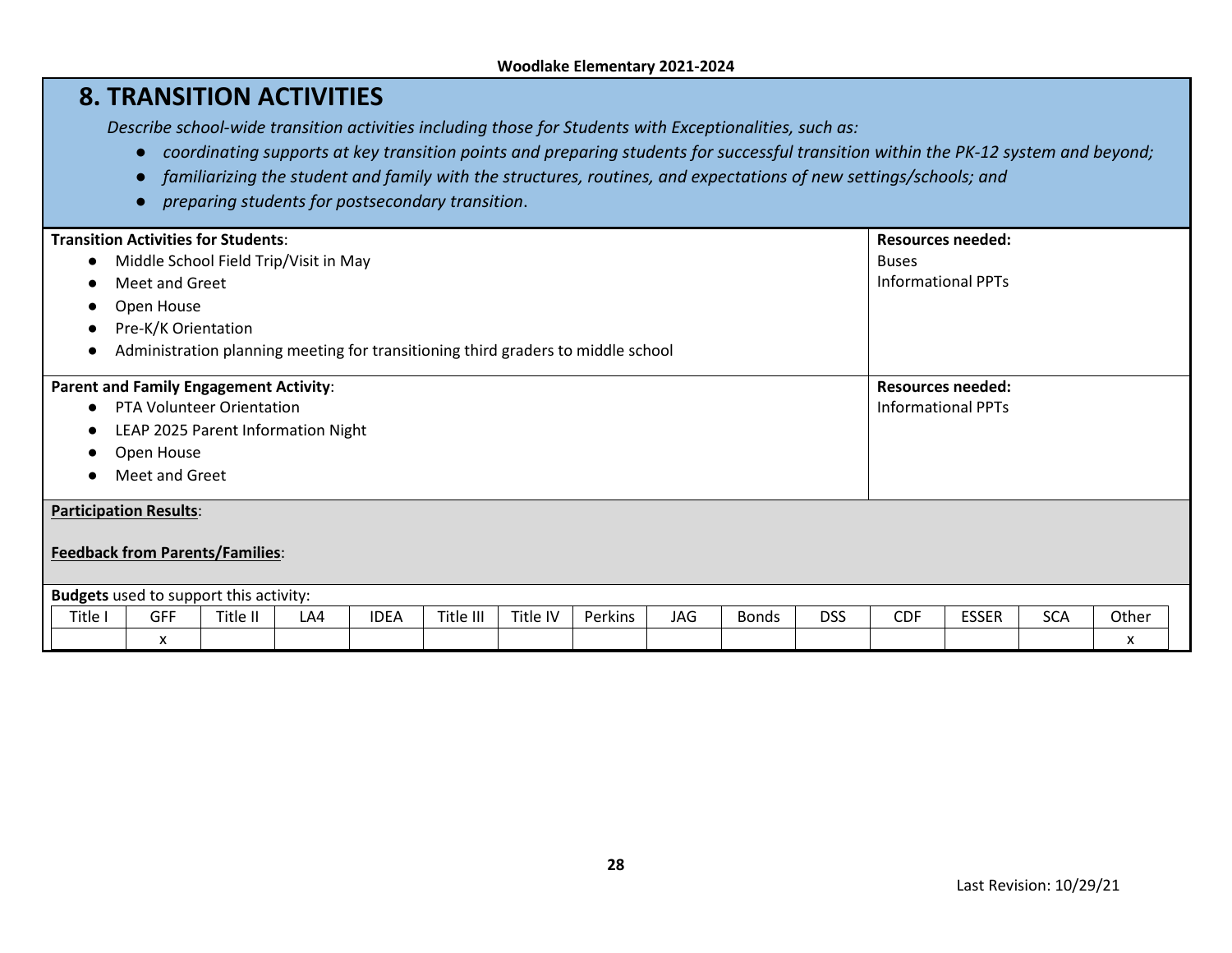|                                                    |                                                                                                                                                                                              |          |     |             | <b>9. PROFESSIONAL LEARNING COMMUNITIES</b>                              |          |                                                                                                                                                                                                                                                                         |     |              |                                                                                                                                             |                          |              |            |                                                                                                                                                             |  |
|----------------------------------------------------|----------------------------------------------------------------------------------------------------------------------------------------------------------------------------------------------|----------|-----|-------------|--------------------------------------------------------------------------|----------|-------------------------------------------------------------------------------------------------------------------------------------------------------------------------------------------------------------------------------------------------------------------------|-----|--------------|---------------------------------------------------------------------------------------------------------------------------------------------|--------------------------|--------------|------------|-------------------------------------------------------------------------------------------------------------------------------------------------------------|--|
|                                                    |                                                                                                                                                                                              |          |     |             | interventionists, instructional coaches, and administration in order to: |          | analyze student data to plan for individual lessons with embedded supports to address unfinished learning and<br>plan for the use and implementation of high-quality curriculum, share best practices for teaching and learning, and study units within the curriculum. |     |              |                                                                                                                                             |                          |              |            | PLCs provide collaboration time for groups of teachers including, but not limited to, core academics, Students with Exceptionalities, English Language, CTE |  |
| Describe the structure/make-up of your PLC groups: |                                                                                                                                                                                              |          |     |             |                                                                          |          |                                                                                                                                                                                                                                                                         |     |              |                                                                                                                                             | <b>Resources needed:</b> |              |            |                                                                                                                                                             |  |
|                                                    | Grade level teams with support of an instructional coach, TRT, and/or administration<br>Student work (common assessments/writing                                                             |          |     |             |                                                                          |          |                                                                                                                                                                                                                                                                         |     |              |                                                                                                                                             |                          |              |            |                                                                                                                                                             |  |
|                                                    | Describe the format of your PLC groups (When? How often? How long?):<br>Once monthly<br>$\bullet$<br>3.5 hours per grade level<br>$\bullet$<br><b>Budgets</b> used to support this activity: |          |     |             |                                                                          |          |                                                                                                                                                                                                                                                                         |     |              | samples)<br>Chromebooks<br>Equip pre-module assessment data<br>DIBELS progress monitoring data<br>IRLA tracking data<br>substitute teachers |                          |              |            |                                                                                                                                                             |  |
| Title I                                            | <b>GFF</b>                                                                                                                                                                                   | Title II | LA4 | <b>IDEA</b> | Title III                                                                | Title IV | Perkins                                                                                                                                                                                                                                                                 | JAG | <b>Bonds</b> | <b>DSS</b>                                                                                                                                  | <b>CDF</b>               | <b>ESSER</b> | <b>SCA</b> | Other                                                                                                                                                       |  |
|                                                    | x<br>x<br>x<br>Middle of the Year Reflection/Areas for Improvement:                                                                                                                          |          |     |             |                                                                          |          |                                                                                                                                                                                                                                                                         |     |              |                                                                                                                                             |                          |              |            |                                                                                                                                                             |  |
| <b>End of the Year Feedback from Teachers:</b>     |                                                                                                                                                                                              |          |     |             |                                                                          |          |                                                                                                                                                                                                                                                                         |     |              |                                                                                                                                             |                          |              |            |                                                                                                                                                             |  |
| <b>Areas for Improvement:</b>                      |                                                                                                                                                                                              |          |     |             |                                                                          |          |                                                                                                                                                                                                                                                                         |     |              |                                                                                                                                             |                          |              |            |                                                                                                                                                             |  |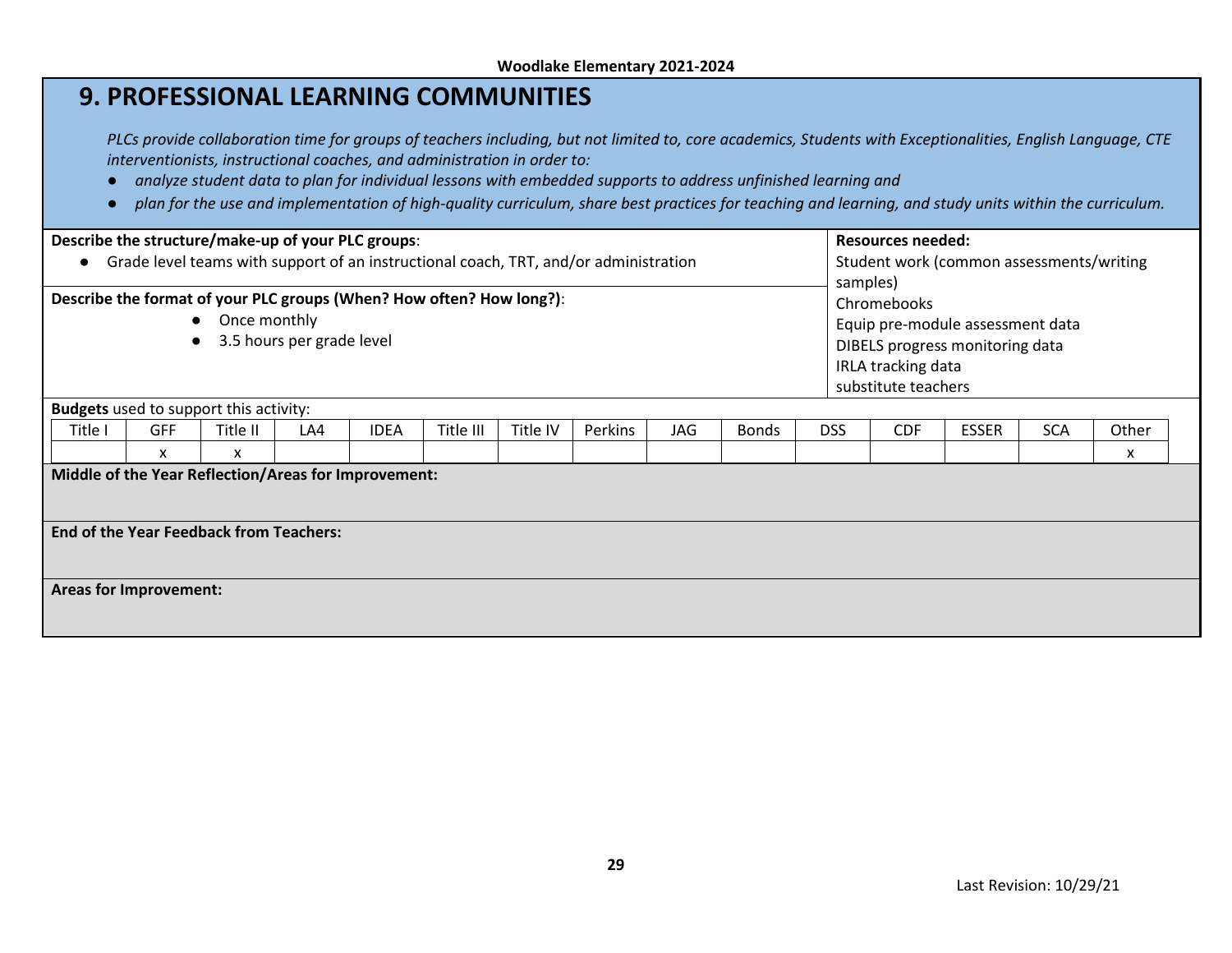## **10. OTHER PROFESSIONAL DEVELOPMENT**

*High quality and ongoing professional development for teachers, paraprofessionals, and other school personnel to improve instruction*

| riigii quunty unu ongonig projessionuruevelopment jor teueners, puruprojessionuis, unu "other senoorpersonner to improve mstruction |                                                                                                                                                                            |             |           |          |         |     |              |            |                          |                              |                                        |       |  |  |  |  |  |
|-------------------------------------------------------------------------------------------------------------------------------------|----------------------------------------------------------------------------------------------------------------------------------------------------------------------------|-------------|-----------|----------|---------|-----|--------------|------------|--------------------------|------------------------------|----------------------------------------|-------|--|--|--|--|--|
| <b>Other Professional Development:</b>                                                                                              |                                                                                                                                                                            |             |           |          |         |     |              |            | <b>Resources needed:</b> |                              |                                        |       |  |  |  |  |  |
| <b>Eureka Equip Training</b>                                                                                                        |                                                                                                                                                                            |             |           |          |         |     |              |            |                          | Subs<br>$\bullet$            |                                        |       |  |  |  |  |  |
| <b>Project Read Training</b>                                                                                                        |                                                                                                                                                                            |             |           |          |         |     |              |            |                          |                              | <b>Training Materials</b><br>$\bullet$ |       |  |  |  |  |  |
|                                                                                                                                     | The Writing Revolution                                                                                                                                                     |             |           |          |         |     |              |            |                          | <b>Instructional Coaches</b> |                                        |       |  |  |  |  |  |
| <b>Amplify Reading</b>                                                                                                              |                                                                                                                                                                            |             |           |          |         |     |              |            |                          |                              |                                        |       |  |  |  |  |  |
| <b>Guidebook Support</b>                                                                                                            |                                                                                                                                                                            |             |           |          |         |     |              |            |                          |                              |                                        |       |  |  |  |  |  |
| Word Work with Foundational Skills                                                                                                  |                                                                                                                                                                            |             |           |          |         |     |              |            |                          |                              |                                        |       |  |  |  |  |  |
| <b>CLASS</b>                                                                                                                        |                                                                                                                                                                            |             |           |          |         |     |              |            |                          |                              |                                        |       |  |  |  |  |  |
|                                                                                                                                     | Describe how the Instructional Coach will support your school (if applicable):<br>Model/co-teach/plan lessons to support as follow up to provided professional development |             |           |          |         |     |              |            |                          |                              |                                        |       |  |  |  |  |  |
| <b>Budgets</b> used to support this activity:                                                                                       |                                                                                                                                                                            |             |           |          |         |     |              |            |                          |                              |                                        |       |  |  |  |  |  |
| <b>GFF</b><br>Title I<br>Title II                                                                                                   | LA4                                                                                                                                                                        | <b>IDEA</b> | Title III | Title IV | Perkins | JAG | <b>Bonds</b> | <b>DSS</b> | <b>CDF</b>               | <b>ESSER</b>                 | <b>SCA</b>                             | Other |  |  |  |  |  |
| X<br>x                                                                                                                              |                                                                                                                                                                            |             |           |          |         |     |              |            |                          |                              |                                        | x     |  |  |  |  |  |
| Middle of the Year Reflection/Areas of Improvement:                                                                                 |                                                                                                                                                                            |             |           |          |         |     |              |            |                          |                              |                                        |       |  |  |  |  |  |
| <b>End of the Year Feedback from Teachers:</b>                                                                                      |                                                                                                                                                                            |             |           |          |         |     |              |            |                          |                              |                                        |       |  |  |  |  |  |

**Possible PD needs for next school year**: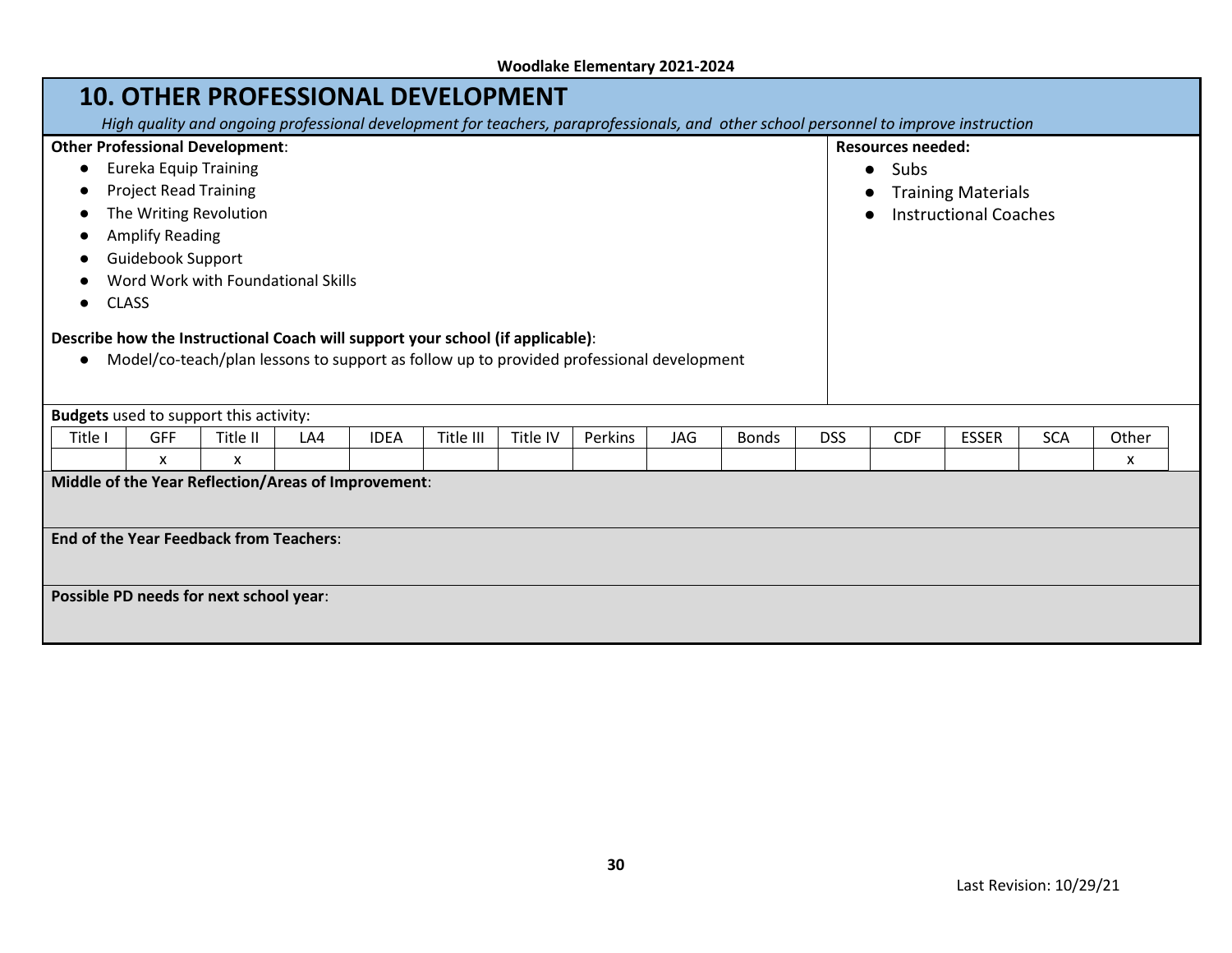## **11. SCHOOL ADVANCEMENT PLANNING**

**Describe how all parents will be included in the development of the school-wide plan (include the months that this will take place)**:

- Community members/ all stakeholder input on development of SAP
- Parent Surveys
- Suggestions/input directed to administration through email on school website

**Describe how and when the evaluation results of the school-wide plan are reported to the school's stakeholders (faculty, staff, parents/families, and community members)**:

- Faculty Meetings
- Instructional Leadership Team Meetings
- Open House
- PLCs

**Describe how and when the school-wide committee will meet and discuss school programs implemented, as outlined in this document, to determine effectiveness and to assist in planning**:

● District scheduled SAP meetings

| 2021-2024 Committee Members                                      |                                                          |
|------------------------------------------------------------------|----------------------------------------------------------|
| <b>School-wide Planning Committee</b>                            | <b>Parent/Family Engagement Committee</b>                |
| Responsible for developing, monitoring, revising, and evaluating | Responsible for the implementation of the PFE activities |
| <b>Members Include:</b>                                          | <b>Members Include:</b>                                  |
| <b>Administrator: Kristy Winget, Principal</b>                   | <b>Administrator: Kristy Winget, Principal</b>           |
| Administrator: Nicole Messina, Assistant Principal               | Administrator: Nicole Messina, Assistant Principal       |
| <b>TRT: Stephanie Longman</b>                                    | <b>TRT: Stephanie Longman</b>                            |
| <b>Teacher: Jennifer Mayne</b>                                   | <b>Teacher: Jennifer Mayne</b>                           |
| <b>SWE Teacher: Beth Loisel</b>                                  | <b>SWE Teacher: Beth Loisel</b>                          |
| <b>Counselor: Suzanne Graham</b>                                 | <b>Counselor: Suzanne Graham</b>                         |
| MHP: In-Yu Jang                                                  | MHP: In-Yu Jang                                          |
| <b>Parent/Family: Natalie Lapeyrouse</b>                         | <b>Parent/Family: Natalie Lapeyrouse</b>                 |
| <b>Community Member: Clay Arceneaux, SRO</b>                     | <b>Community Member: Clay Arceneaux, SRO</b>             |